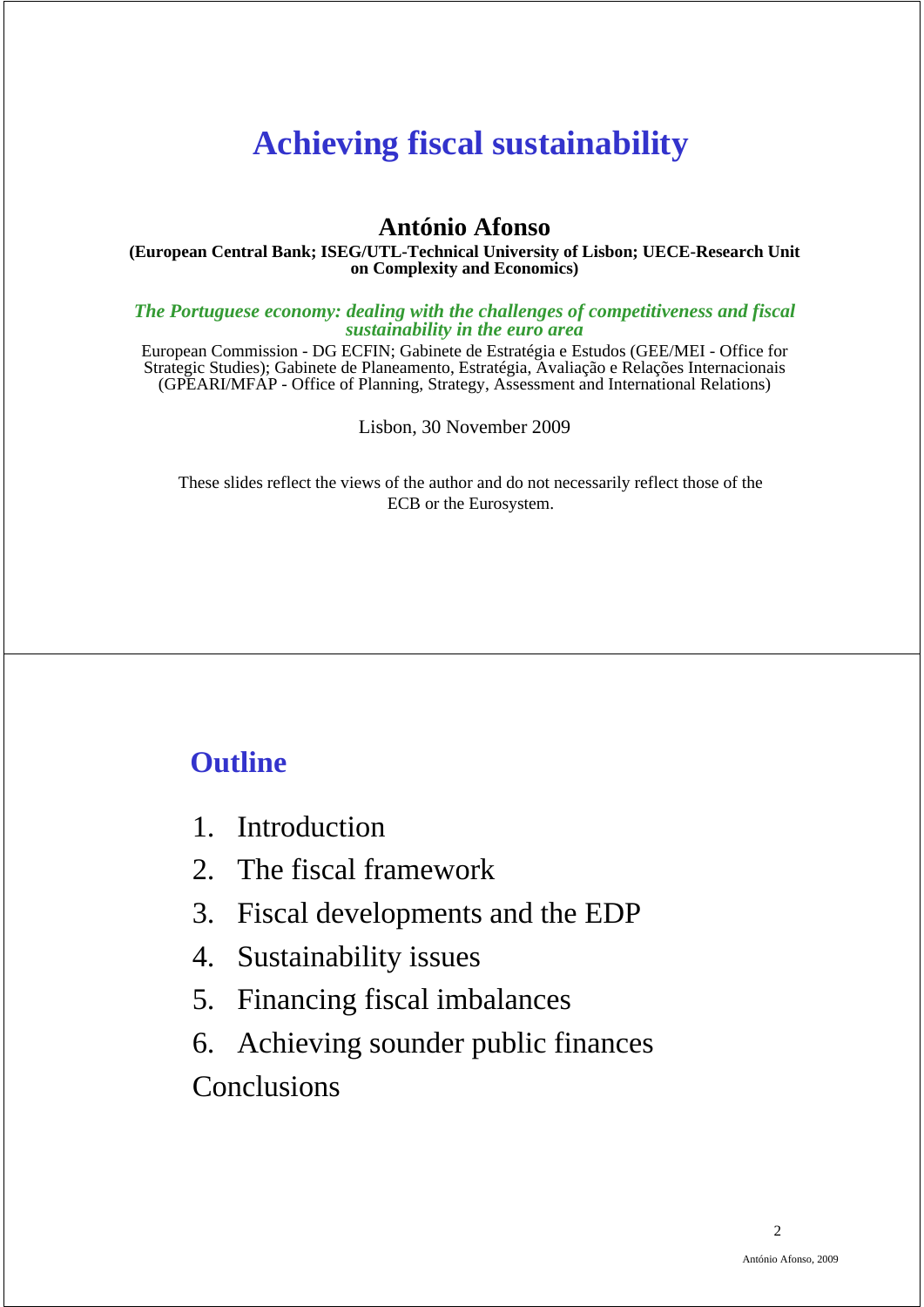– There is a **problem of fiscal sustainability** when "**it has become clear that the claims of the bond-holders are more than the tax payers can support**" [Keynes, 1923, pp. 55].

– The State "**must come in due course to some compromise between increasing taxation, and diminishing expenditure**, and reducing what  $(...)$  [it] owe [s]" [Keynes, 1923, pp. 59].

– "Public expenditure ratios have steadily increased in the euro area since the 1960s […]. Public expenditure is nevertheless much higher than in most other industrialised countries. According to many observers, it exceeds the levels required for the efficient provision of essential public services." [ECB, 2006].

– "Portugal misused fiscal policy twice in the decade [the 1990s]" [Constâncio, 2005].

- 1986, Portugal enters the European Union (EU).

- 1990 (1 July), 1st phase of the Economic and Monetary Union (EMU), free capital mobility.

- 1991, Maastricht/EU Treaty.

- 1992, joins the Exchange Rate Mechanism (ERM) of the European Monetary System (EMS), with a band of  $+/-6\%$ .

- 1994, European Monetary Institute; 2nd phase of EMU.

- 1997, ERM II. Adoption of the Stability and Growth Pact.

- 1998 (June), ECB and ESCB are established.

- 1999 (January), single monetary policy, euro, 3rd phase of EMU.

- 2002 (January) euro cash changeover.

- 2005 (March), ECOFIN agrees the reform of the Stability and Growth Pact.

**Introduction**

ntroduction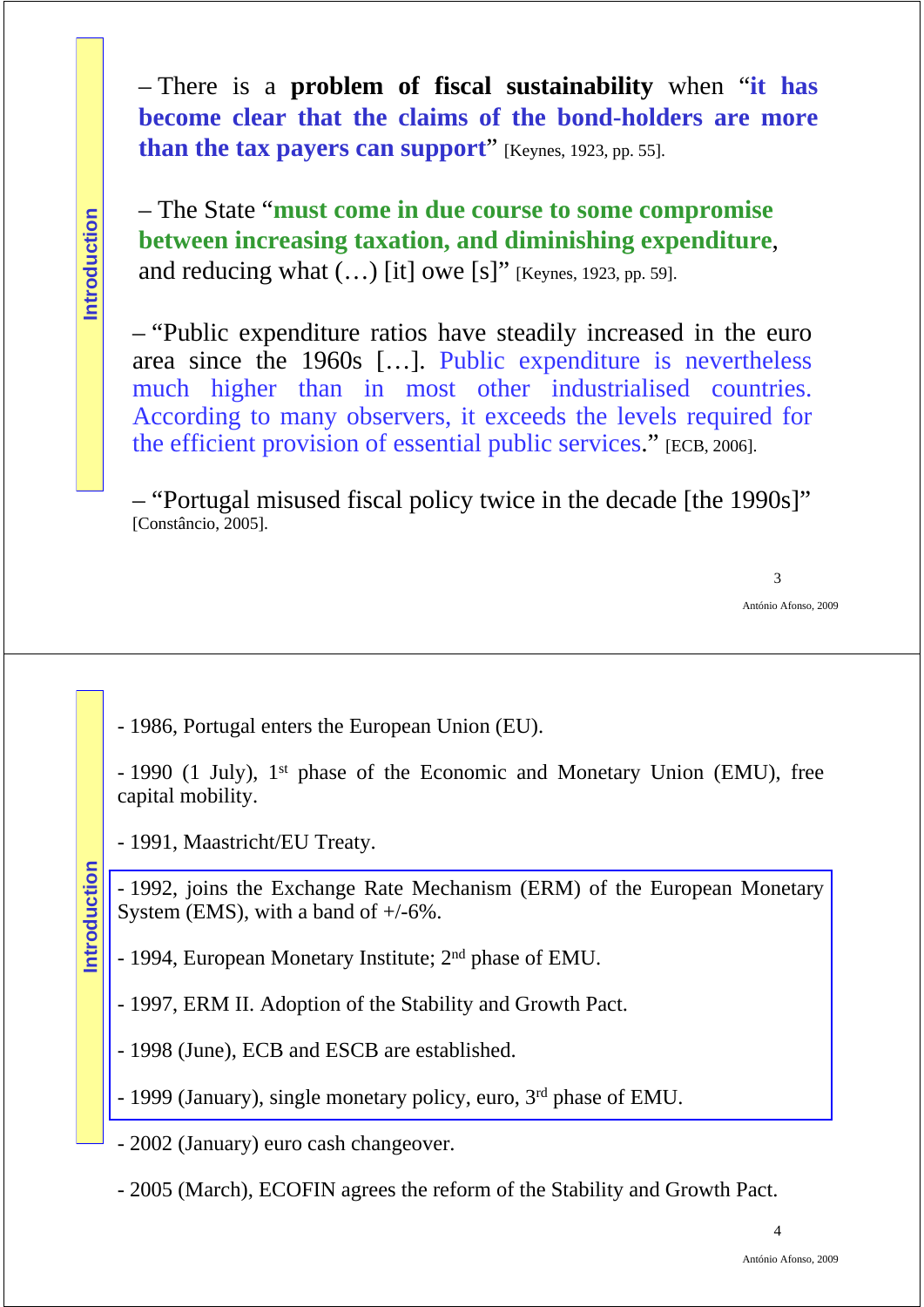## **2. The fiscal framework**

- Single (centralized) Monetary Policy, conducted by a single entity (**ECB**), responsible for price stability;

- National governments no longer have the interest rate and exchange rate instruments to boost competitiveness and thus to promote cyclical adjustments (relevant notably for small open economies);

-Several (decentralized) Fiscal Policies, conducted by the Member States, making use of automatic stabilizers and discretionary measures.

- EU common fiscal framework, and **EC** fiscal surveillance [ECB, 2008a, b, c].



5

António Afonso, 2009



6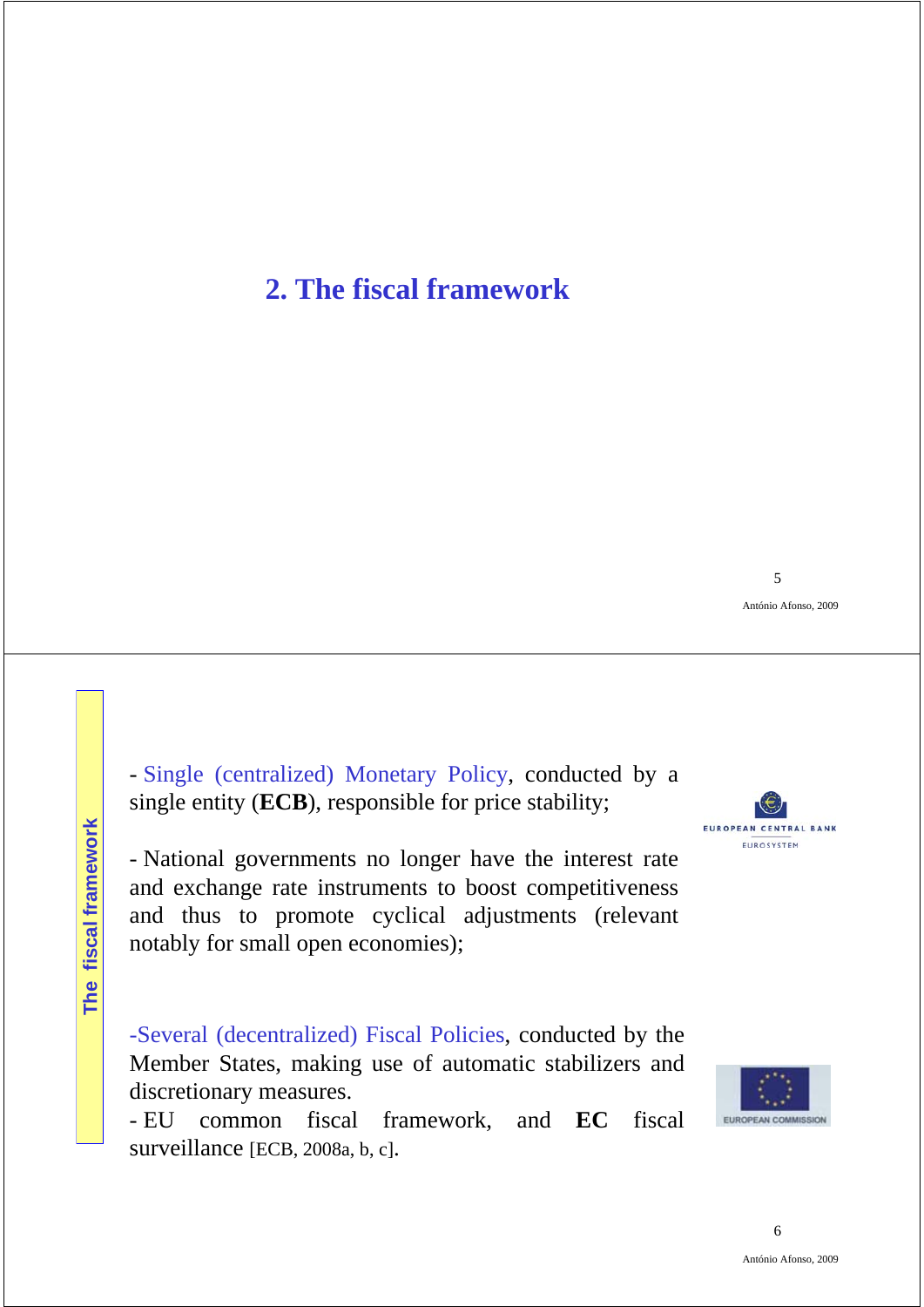## **Fiscal framework and rules in the EMU (1)**

### **Objectives**:

**The fiscal framework**

The fiscal framework

- Coordinate fiscal policies to support stability, growth and cohesion;
- Support and promote fiscal discipline, preventing "excessive deficits";
- Support peer pressure.
	- Article 104: Excessive Deficit Procedure (EDP)
	- Protocol on the EDP: 3% and 60% reference values
	- Article 99: Co-ordination of economic policies
	- Other relevant provisions
		- Article 101: no monetary ECB financing of governments;
		- Article 102: no privileged government access to financial institutions;
		- Article 103: no bail out of public entities by the Community.

António Afonso, 2009

# **Fiscal framework and rules in the EMU (2)**

### Preventive arm – monitoring and surveillance

- Multilateral surveillance via Stability and Growth/Convergence Programmes;
- Country medium-term objective (MTO) (cyclically adjusted balance net of
- one-off measures), provide safety margins below 3% ceiling;
- Annual adjustment of 0.5% of GDP, more effort in good times;
- Account for structural reforms, under clearly defined conditions.

#### Corrective/dissuasive arm – Excessive Deficit Procedure (EDP)

- Severe economic downturn (continued negative growth, accumulated loss of output due to low growth);

- Other relevant factors (sustainability, investment, quality, solidarity financial contributions, EU unification);
- Deadlines for correcting excessive deficits;
- Unexpected adverse developments.

 $\overline{\triangleright}$   $\overline{\triangleright}$ 

The SGP consists of a Resolution of the European Council of 17 June 1997, published on 2 August 1997, and of two Regulations of the European Council, N.º 1466/97 and N.º 1467/97, both from 7 July 1997, published on 2 August 1997, modified by Regulations N.º 1055/2005 and N.º 1056/2005 of 27 June 2005. See the EC site for additional information: **http://ec.europa.eu/economy\_finance/sg\_pact\_fiscal\_policy/**.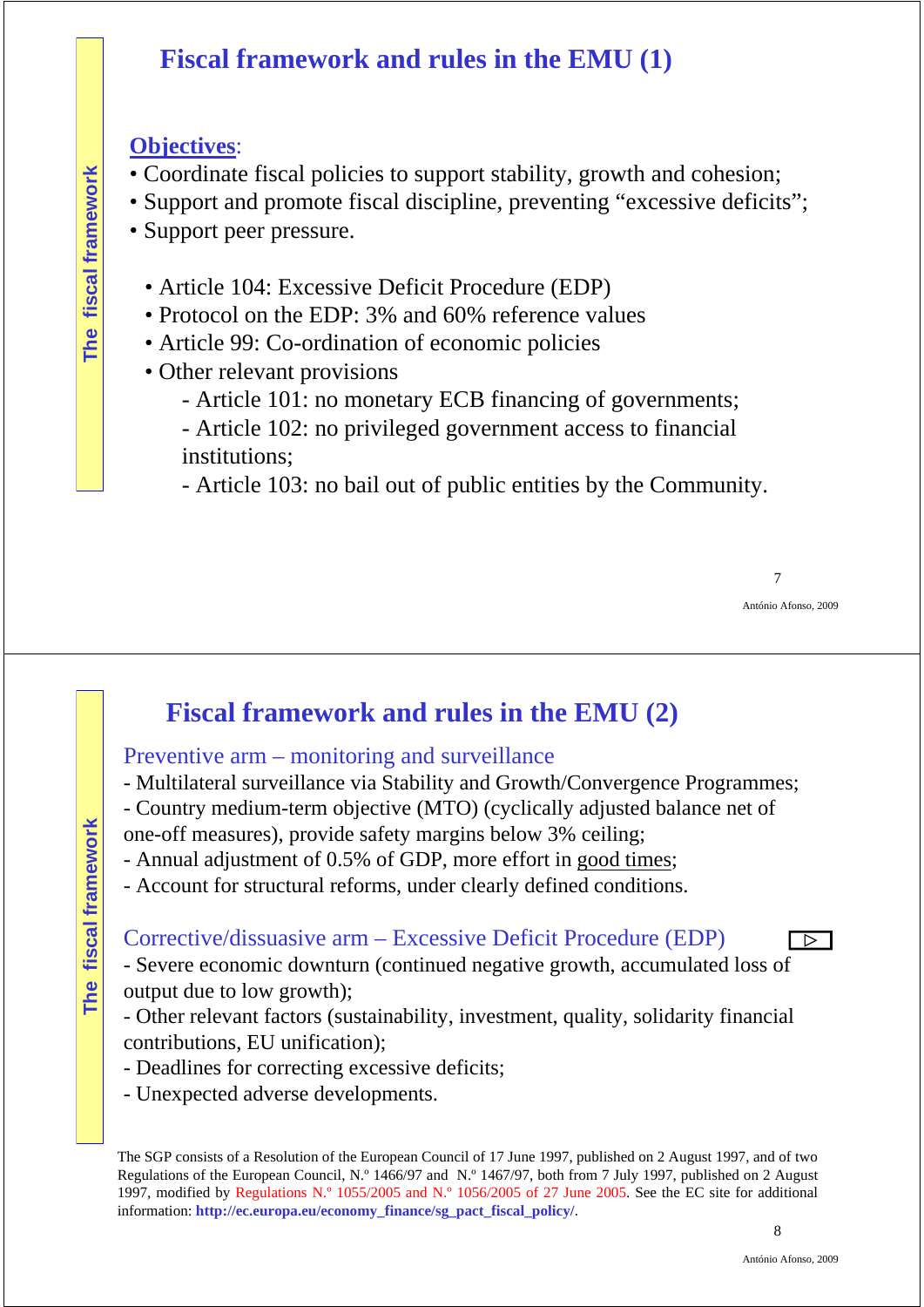## **3. Fiscal developments and the EDP**

António Afonso, 2009

### **Public finances in Portugal (1/2):**

• Boom in the run-up to the euro; low real interest rates; investment, consumption, and wages surged; fiscal policy loosened. [IMF (2008]

• Low productivity; competitiveness gap; big current account and fiscal deficits; high household, corporate, and government debt.

• Some issues when monitoring public finances:

- A commission (under the aegis of the central bank) in 2002 determined the size of the 2001 budget deficit. A much higher deficit triggered the 1st EDP;

- A similar revision in 2005 doubled the initial deficit, and set off the 2nd EDP.

• Overall spending shocks i) generate "crowding-out"; ii) have a persistent and positive impact on the price level and on the average cost of refinancing the debt. [Afonso and Sousa (2009a, b)]

• Government investment has exhibited crowding-in effects and positive macro-economic rates of return. [Afonso and St. Aubyn (2009)]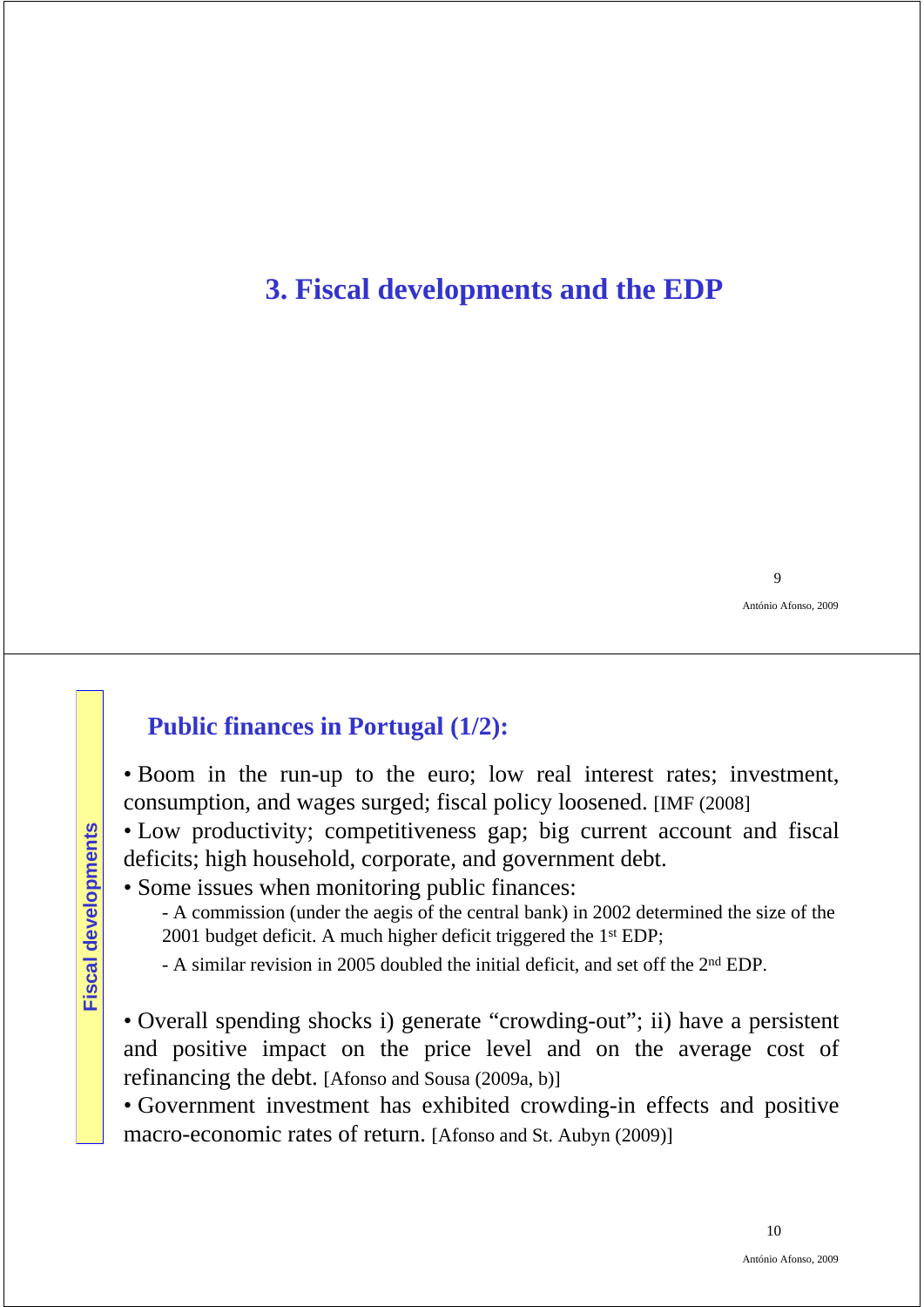## **Public finances in Portugal (2/2):**

• Fiscal stabilization responses have been biased towards increases in government revenue.

• Government spending is more persistent than revenue.

• Deficit bias, while repeated reversals of taxes made the budget procyclical [Afonso, Claeys, and Sousa (2009)].

• Economic booms have typically been used to relax tax pressure, especially during elections.

• One-off measures have been preferred over structural ones to contain the deficit during economic crises.

• Regime shift in 1988, fiscal policy becomes slightly more passive and countercyclical after 1988, but continued to be unsustainable.

• Spend-and tax causality until 1985; after the 2nd half of the 1980s, rather a tax-and-spend behaviour [Afonso, Rault, 2009a].  $\Box$ 

11

António Afonso, 2009

|                       |                | 1998   | 1999   | 2000    | 2001   | 2002   | 2003    | 2004   | 2005   | 2006   | 2007   | 2008   | 2009    | 2010    | 2011    |                                |
|-----------------------|----------------|--------|--------|---------|--------|--------|---------|--------|--------|--------|--------|--------|---------|---------|---------|--------------------------------|
|                       | Belgium        | $-0.8$ | $-0.5$ | 0.1     | 0.6    | 0.0    | 0.1     | 0.0    | $-2.3$ | 0.3    | $-0.2$ | $-1.2$ | $-5.9$  | $-5.8$  | $-5.8$  | <b>Budget balance</b>          |
|                       | Germany        | $-2.2$ | $-1.5$ | 1.3     | $-2.8$ | $-3.7$ | $-4.0$  | $-3.7$ | $-3.2$ | $-1.6$ | 0.2    | 0.0    | $-3.4$  | $-5.0$  | $-4.6$  | $(\%$ of GDP)                  |
|                       | Ireland        | 2.4    | 2.7    | 4.6     | 0.8    | $-0.4$ | 0.4     | 1.4    | 1.0    | 3.0    | 0.3    | $-7.2$ | $-12.5$ | $-14.7$ | $-14.7$ |                                |
|                       | Greece         | $-4.3$ | $-3.4$ | $-4.0$  | $-4.9$ | $-5.2$ | $-6.2$  | $-7.9$ | $-5.5$ | $-2.6$ | $-3.7$ | $-7.7$ | $-12.7$ | $-12.2$ | $-12.8$ |                                |
|                       | Spain          | $-3.1$ | $-1.3$ | $-0.9$  | $-0.5$ | $-0.3$ | 0.0     | $-0.2$ | 1.1    | 1.8    | 1.9    | $-4.1$ | $-11.2$ | $-10.1$ | $-9.3$  |                                |
|                       | France         | $-2.6$ | $-1.7$ | $-1.5$  | $-1.5$ | $-3.2$ | $-4.1$  | $-3.6$ | $-3.0$ | $-2.4$ | $-2.7$ | $-3.4$ | $-8.3$  | $-8.2$  | $-7.7$  |                                |
| B                     | Italy          | $-2.8$ | $-1.7$ | $-0.8$  | $-3.1$ | $-2.9$ | $-3.5$  | $-3.5$ | $-4.2$ | $-3.4$ | $-1.5$ | $-2.7$ | $-5.3$  | $-5.3$  | $-5.1$  |                                |
| ш                     | Cyprus         | $-4.1$ | $-4.3$ | $-2.3$  | $-2.2$ | $-4.4$ | $-6.3$  | $-4.1$ | $-2.4$ | $-1.2$ | 3.4    | 0.9    | $-3.5$  | $-5.7$  | $-5.9$  |                                |
|                       | Luxembourg     | 3.4    | 3.4    | 6.0     | 6.1    | 2.1    | 0.4     | $-1.2$ | $-0.3$ | 1.3    | 3.7    | 2.5    | $-2.2$  | $-4.2$  | $-4.2$  |                                |
| the                   | Malta          | $-9.8$ | $-7.6$ | $-6.2$  | $-6.4$ | $-5.5$ | $-10.0$ | $-4.9$ | $-3.0$ | $-2.5$ | $-2.2$ | $-4.7$ | $-4.5$  | $-4.4$  | $-4.3$  |                                |
| ರ                     | Netherlands    | $-0.9$ | 0.4    | 2.0     | $-0.2$ | $-2.0$ | $-3.1$  | $-1.8$ | $-0.3$ | 0.5    | 0.2    | 0.7    | $-4.7$  | $-6.1$  | $-5.6$  |                                |
| nie                   | Austria        | $-2.3$ | $-2.2$ | $-1.5$  | 0.0    | $-0.5$ | $-1.6$  | $-1.2$ | $-1.6$ | $-1.5$ | $-0.6$ | $-0.4$ | $-4.3$  | $-5.5$  | $-5.3$  | <b>Reasons for breaches in</b> |
| -                     | Portugal       | $-3.0$ | $-2.7$ | $-2.9$  | $-4.3$ | $-2.9$ | $-2.9$  | $-3.3$ | $-6.1$ | $-3.9$ | $-2.6$ | $-2.7$ | $-8.0$  | $-8.0$  | $-8.7$  | 2001/2002:                     |
| $\boldsymbol{\sigma}$ | Slovenia       | $-2.4$ | $-2.0$ | $-3.9$  | $-4.3$ | $-2.5$ | $-2.8$  | $-2.3$ | $-1.5$ | $-1.2$ | 0.0    | $-1.8$ | $-6.3$  | $-7.0$  | $-6.9$  | - expenditure rises in         |
| o                     | Slovakia       | $-4.8$ | $-6.4$ | $-11.8$ | $-6.5$ | $-7.7$ | $-2.7$  | $-2.4$ | $-2.8$ | $-3.6$ | $-1.9$ | $-2.3$ | $-6.3$  | $-6.0$  | $-5.5$  | France and Portugal;           |
| ortu                  | Finland        | 1.7    | 1.6    | 6.9     | 5.0    | 4.1    | 2.5     | 2.3    | 2.7    | 4.1    | 5.2    | 4.5    | $-2.8$  | $-4.5$  | $-4.3$  | - large revenue                |
| Δ.                    | Euro area      | $-2.3$ | $-1.3$ | 0.0     | $-1.8$ | $-2.5$ | $-3.1$  | $-2.8$ | $-2.5$ | $-1.3$ | $-0.6$ | $-2.0$ | $-6.4$  | $-6.9$  | $-6.5$  | reductions unmatched by        |
|                       |                | 1998   | 1999   | 2000    | 2001   | 2002   | 2003    | 2004   | 2005   | 2006   | 2007   | 2008   | 2009    | 2010    | 2011    |                                |
|                       | Bulgaria       | 1.7    | 0.4    | $-0.5$  | 0.2    | $-0.2$ | $-0.9$  | 2.2    | 1.8    | 3.0    | 0.1    | 1.8    | $-0.8$  | $-1.2$  | $-0.4$  | expenditure cuts in            |
|                       | Czech Republic | $-5.0$ | $-3.7$ | $-3.7$  | $-5.7$ | $-6.8$ | $-6.6$  | $-2.9$ | $-3.6$ | $-2.6$ | $-0.7$ | $-2.1$ | $-6.6$  | $-5.5$  | $-5.7$  | Germany pushed the             |
|                       | Denmark        | 0.0    | 1.3    | 2.3     | 1.5    | 0.2    | 0.0     | 2.0    | 5.2    | 5.2    | 4.5    | 3.4    | $-2.0$  | $-4.8$  | $-3.4$  | deficit beyond 3%              |
|                       | Estonia        | $-0.3$ | $-3.6$ | $-0.2$  | $-0.3$ | 0.4    | 2.0     | 2.3    | 1.6    | 2.3    | 2.6    | $-2.7$ | $-3.0$  | $-3.2$  | $-3.0$  | [Afonso and Claeys             |
|                       | Latvia         | $-0.6$ | $-4.3$ | $-2.8$  | $-2.1$ | $-2.3$ | $-1.6$  | $-1.0$ | $-0.4$ | $-0.5$ | $-0.3$ | $-4.1$ | $-9.0$  | $-12.3$ | $-12.2$ | $(2008)$ ].                    |
|                       | Lithuania      | $-3.1$ | $-2.8$ | $-3.2$  | $-2.1$ | $-1.9$ | $-1.3$  | $-1.5$ | $-0.5$ | $-0.4$ | $-1.0$ | $-3.2$ | $-9.8$  | $-9.2$  | $-9.7$  |                                |
|                       | Hungary        | $-8.0$ | $-5.4$ | $-2.9$  | $-4.0$ | $-8.9$ | $-7.2$  | $-6.5$ | $-7.9$ | $-9.3$ | $-5.0$ | $-3.8$ | $-4.1$  | $-4.2$  | $-3.9$  |                                |
|                       | Poland         | $-4.3$ | $-2.3$ | $-3.0$  | $-5.1$ | $-5.0$ | $-6.3$  | $-5.7$ | $-4.1$ | $-3.6$ | $-1.9$ | $-3.6$ | $-6.4$  | $-7.5$  | $-7.6$  |                                |
|                       | Romania        | $-3.2$ | $-4.5$ | $-4.6$  | $-3.3$ | $-2.0$ | $-1.5$  | $-1.5$ | $-1.2$ | $-2.2$ | $-2.5$ | $-5.1$ | $-5.6$  | $-6.8$  | $-5.9$  | ▷                              |
|                       | Sweden         | 1.1    | 1.4    | 3.8     | 1.6    | $-1.2$ | $-0.9$  | 0.8    | 2.3    | 2.5    | 3.8    | 2.5    | $-2.6$  | $-3.9$  | $-2.7$  |                                |
|                       | UK             | 0.1    | 1.2    | 4.0     | 1.0    | $-1.6$ | $-3.2$  | $-3.1$ | $-3.4$ | $-2.7$ | $-2.7$ | $-5.0$ | $-12.1$ | $-12.9$ | $-11.1$ |                                |
|                       | <b>EU27</b>    | $-1.9$ | $-1.0$ | 0.6     | $-1.4$ | $-2.5$ | $-3.1$  | $-2.8$ | $-2.4$ | $-1.4$ | $-0.8$ | $-2.3$ | $-6.9$  | $-7.5$  | $-6.9$  |                                |

Source: EC, Ameco and Autumn 2009 forecasts.

 $\mathcal{L}(\mathcal{A})$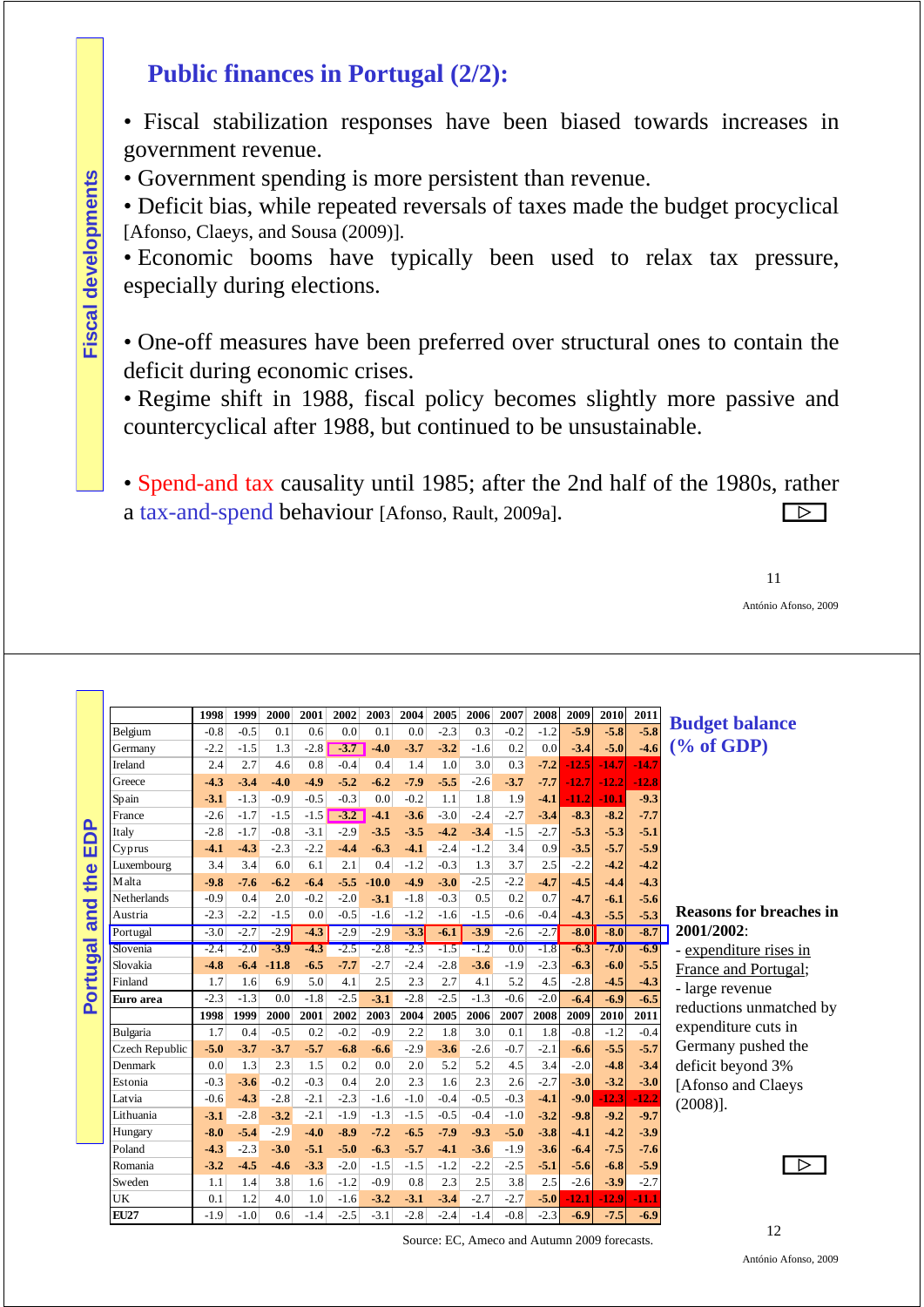



Source: EC, autumn 2009 forecasts, Eurostat, Reuters, and own calculations. Note: Euribor and CPI in 2009, average of Jan-Oct.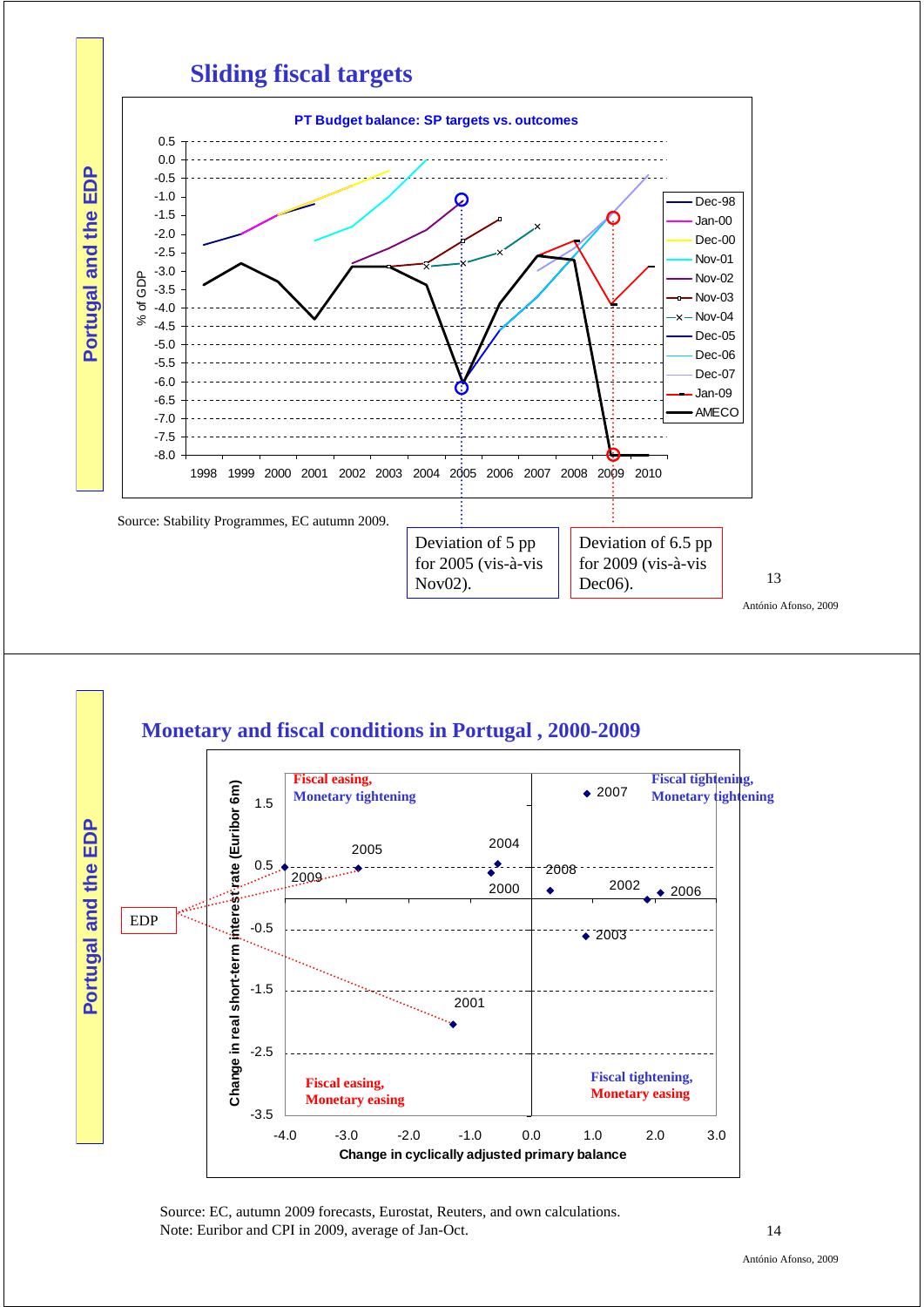# **4. Sustainability issues**

15

António Afonso, 2009

#### **Some considerations**

– Generally, fiscal sustainability is considered on a country basis and can usually only be restored by changing national fiscal policies.

– The sustainability of public finances is a key policy issue for the EU as an important support for the implementation of monetary policy.

– It is not possible to discard adverse responses from the financial markets when a country's fiscal behaviour is deemed to be unsustainable.

– Implicit liabilities, aging, and unfunded public pensions may further undermine sustainability.

– Several studies confirm non-sustainable path for government debt in Portugal. [Afonso, 2005; Marinheiro, 2006; Guichard and Leibfritz, 2006, Afonso and Rault, 2008a, 2009b]

– Worse current initial position, with lagging growth and tax revenues in 2009. [BP (2009a, b), MF (2009), OECD (2009)]

Sustainability **Sustainability**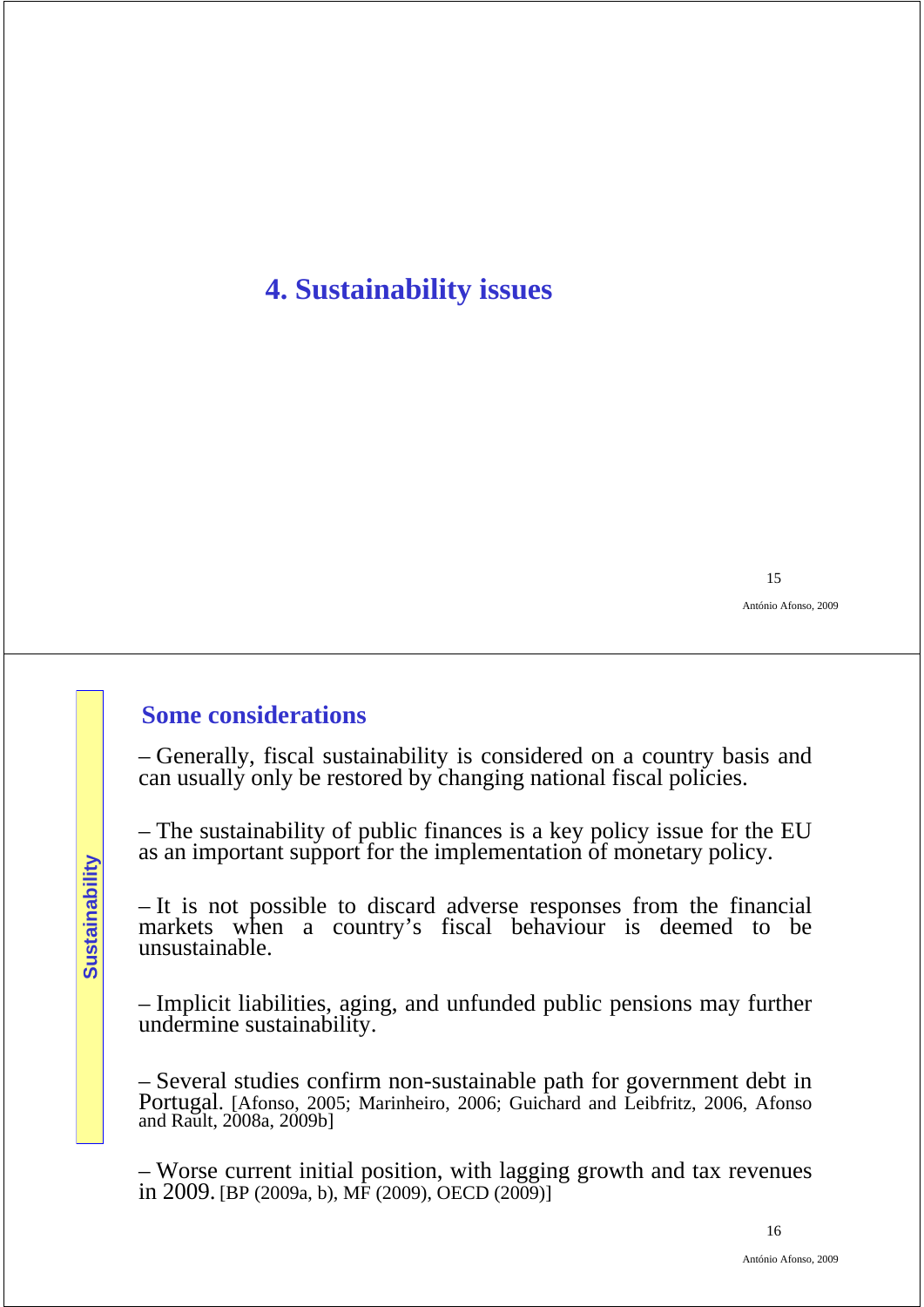**Government budget constraint:**  $G_t + (1 + r_t)B_{t-1} = R_t + B_t$ 

Present value borrowing constraint (PVBC), may be written as

$$
GG_{t} - R_{t} = \sum_{s=0}^{\infty} \frac{1}{(1+r)^{s-1}} (\Delta R_{t+s} - \Delta E_{t+s}) + \lim_{s \to \infty} \frac{B_{t+s}}{(1+r)^{s+1}}
$$

 $GG_t = G_t + r_t B_{t-1}$   $E_t = G_t + (r_t - r)B_{t-1}$ 

• If *GG* and *R* are I(1), they should be cointegrated with cointegration vector (1,-1) for the left-hand side of the PVBC to be stationary.

**Cointegration regression:** 

$$
R_t = a + bGG_t + u_t
$$

 $b = 1$ , the debt-to-GDP ratio does not diverge in an infinite horizon.

*G* - primary government expenditures, *R* - government revenues,

*B* - public debt, *r* - real interest rate.

17

António Afonso, 2009

| 12.149<br>0.657 | t-Stat.<br>2.9 | Prob. |
|-----------------|----------------|-------|
|                 |                |       |
|                 |                | 0.000 |
|                 | 5.6            | 0.000 |
| 20.856          | 12.8           | 0.000 |
| 0.362           | 8.4            | 0.000 |
| 3.747           | 3.3            | 0.001 |
| 0.941           | 30.5           | 0.000 |
| $-11.073$       | $-1.1$         | 0.242 |
| 1.105           | 5.2            | 0.000 |
| 5.105           | 6.7            | 0.000 |
| 0.845           | 55.1           | 0.000 |
| 6.103           | 9.0            | 0.000 |
| 0.713           | 38.7           | 0.000 |
| 13.027          | 3.9            | 0.000 |
| 0.611           | 7.5            | 0.000 |
| 5.273           | 10.1           | 0.000 |
| 0.780           | 53.8           | 0.000 |
| 23.497          | 16.5           | 0.000 |
| 0.580           | 22.8           | 0.000 |
| 12.935          | 5.8            | 0.000 |
| 0.628           | 11.6           | 0.000 |
|                 |                |       |
|                 |                |       |

*b* 0.698 23.0 0.000

#### **SUR cointegration** (1960-2006) [Afonso and Rault, 2008a]

António Afonso, 2009

18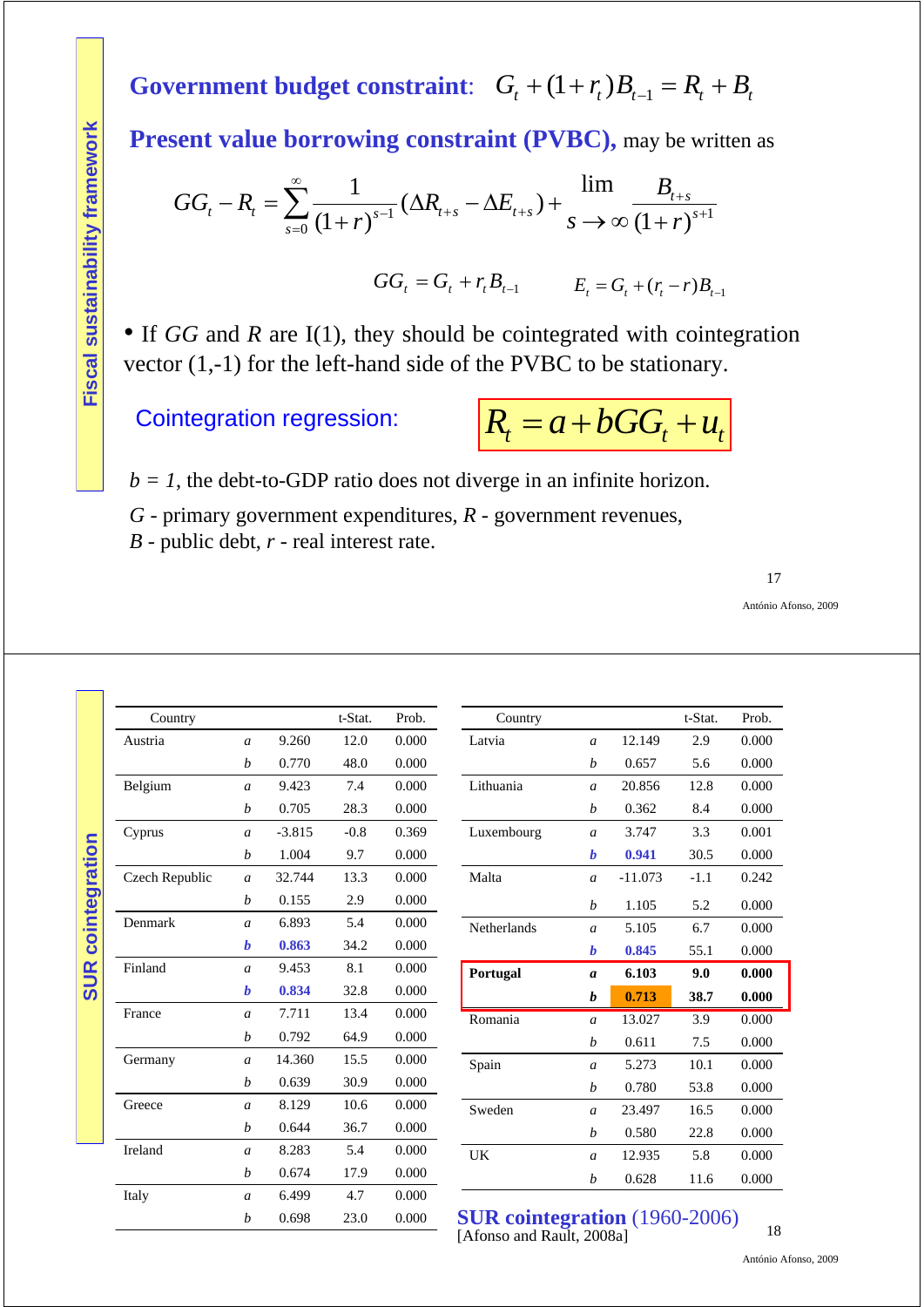### **Some evidence:**

– **Fiscal policy broadly sustainable for a EU15 panel** in 1970-2006 (**more clearly in 1992-2006**), but a problem in several countries.

– Panel cointegration **shows a long-run relationship between revenue and expenditure ratios** particularly after 1992 (at the 10% level), both using conventional (asymptotic) critical values and bootstrap panel cointegration);

– SUR cointegration analysis (allowing for cross-sectional dependency) identifies **countries with less sustainable public finances** [Portugal included].

[Afonso (2005), Afonso and Rault (2008a, 2009b)]

19

António Afonso, 2009

### **Implicit sustainability** (sustainability gaps, debt level)

• **High risk**, 13 countries (euro area: Ireland, Greece, Spain, Cyprus, Malta, Netherlands, Slovenia and Slovakia);

• **Medium risk**, 9 countries (euro area: Belgium, Germany, France, Italy, Luxembourg, Austria, **Portugal**);

• **Low risk**, Finland;

• Compared to 2006, 10 EU countries have a higher risk category (euro area: Ireland, Spain, Malta, Netherlands, Austria and Slovakia), due to deterioration in the budgetary position. [EC, 2009]

• No-change scenario, the debt ratio in Portugal can reach 156% in 2030 and 390% in 2060.

• Structural primary balance needs to improve by 5.5% of GDP to close sustainability gap.

**Sustainability**

Sustainability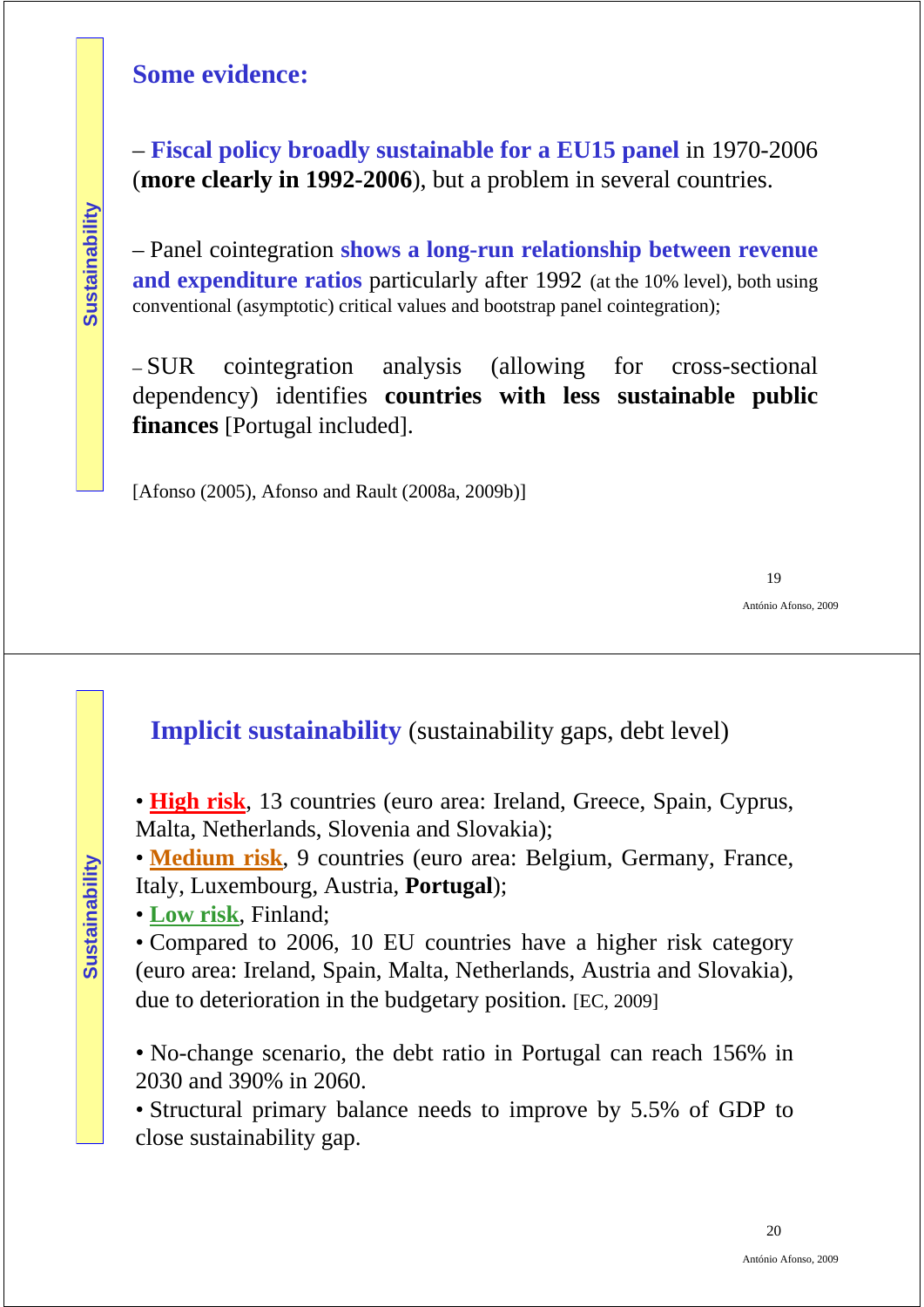## **5. Financing fiscal imbalances**

21

António Afonso, 2009

### **The change in interest payments (***I***) can be decomposed:**



change in change in change in (residual)<br>debt interest rate Effect via Effect via Cross effect<br>change in change in (residual)

- *I* interest payments (general government);
- *B* general government debt;
- *i* average implicit interest rate (*I/B*).

Long-term interest rates and debt **Long-term interest rates and debt**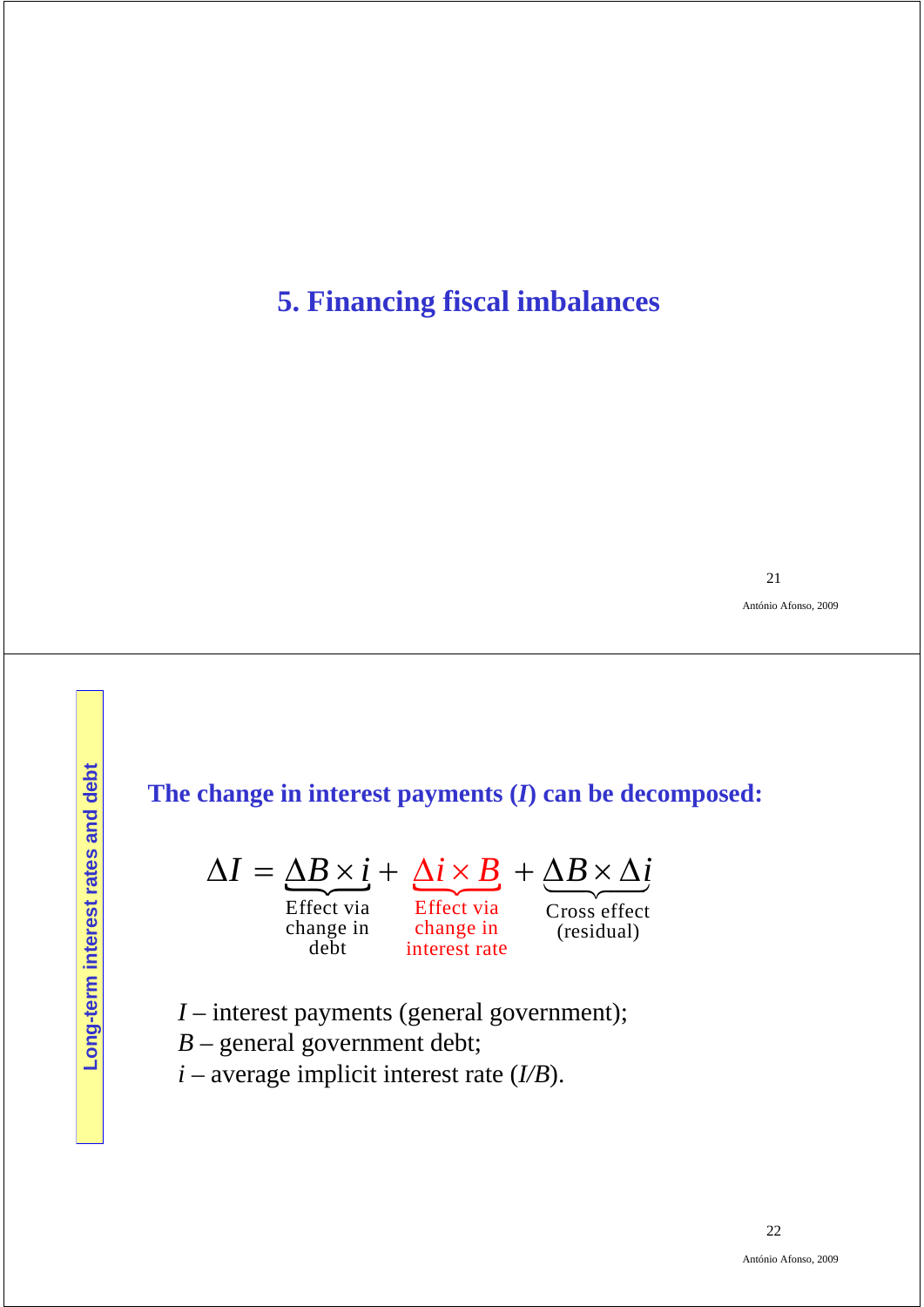

Source: EC, Ameco 22/10/2009, and own calculations. 23

António Afonso, 2009



#### **Decomposition of the change in interest payments, 1991-2009**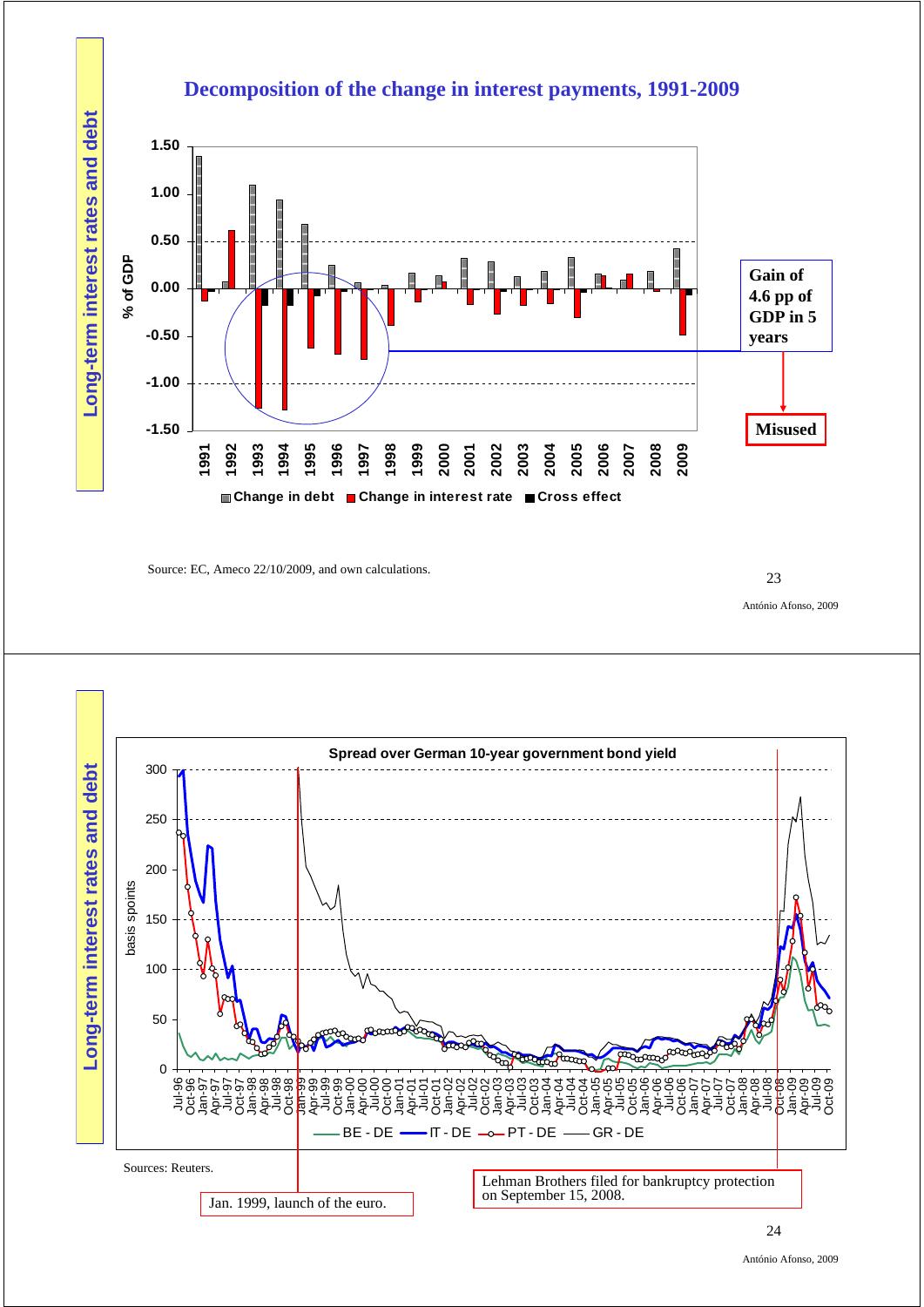#### **Sovereign credit ratings for euro area countries** (November 2009)

| Characterization                  |        |                           |                | <b>Ratings</b>                |       |                               |  |
|-----------------------------------|--------|---------------------------|----------------|-------------------------------|-------|-------------------------------|--|
| of debt and issuer                | $S\&P$ | <b>Countries</b>          | Moody's        | <b>Countries</b>              | Fitch | <b>Countries</b>              |  |
| <b>Highest quality</b>            | AAA    | AT, DE, FI, FR,<br>LU, NL | Aaa            | AT, DE, ES, FI,<br>FR, LU, NL | AAA   | AT, DE, ES, FI,<br>FR, LU, NL |  |
|                                   | $AA+$  | BE, ES                    | Aal            | BE, IR                        | $AA+$ | BE                            |  |
| <b>High quality</b>               | AA     | IR, SL                    | Aa2            | SL, IT, PT                    | AA    | <b>SLIPT</b>                  |  |
|                                   | $AA-$  |                           | Aa $3$         | <b>CY</b>                     | $AA-$ | IR, IT, CY                    |  |
|                                   | $A +$  | IT, $CY$ , $PT$ , $SK$    | A <sub>1</sub> | GR, MT, SK                    | $A+$  | MT, SK                        |  |
| <b>Strong payment</b><br>capacity | A      | MT                        | A <sub>2</sub> |                               | A     |                               |  |
|                                   | $A-$   | <b>GR</b>                 | A3             |                               | $A-$  | <b>GR</b>                     |  |

Sources: S&P, Moody's, and Fitch.

- Capital markets are differentiating issuers (not in the past, Afonso and Strauch, 2007);

- Fiscal performance does matter both for ratings and for long-term interest rates

[Afonso, Gomes and Rother (2007); Afonso (2009)].

 $\overline{\triangleright}$ 



António Afonso, 2009

"A smaller federal budget deficit would mean more national saving, less reliance on foreign capital flows, and a smaller trade deficit. The trade deficit and the budget deficit are not twins, but they are cousins." [Mankiw (2006)]

• The relationship between budget balances and current account balances, positive in 1970-1989, became negative in the period 1990-2007, for Belgium, France, Greece, and Portugal. [Afonso and Rault (2008b, c)]

• Decline in private-sector saving rates in several OECD countries in the late 1990s, while fiscal consolidation efforts also occurred during that period in several EU countries.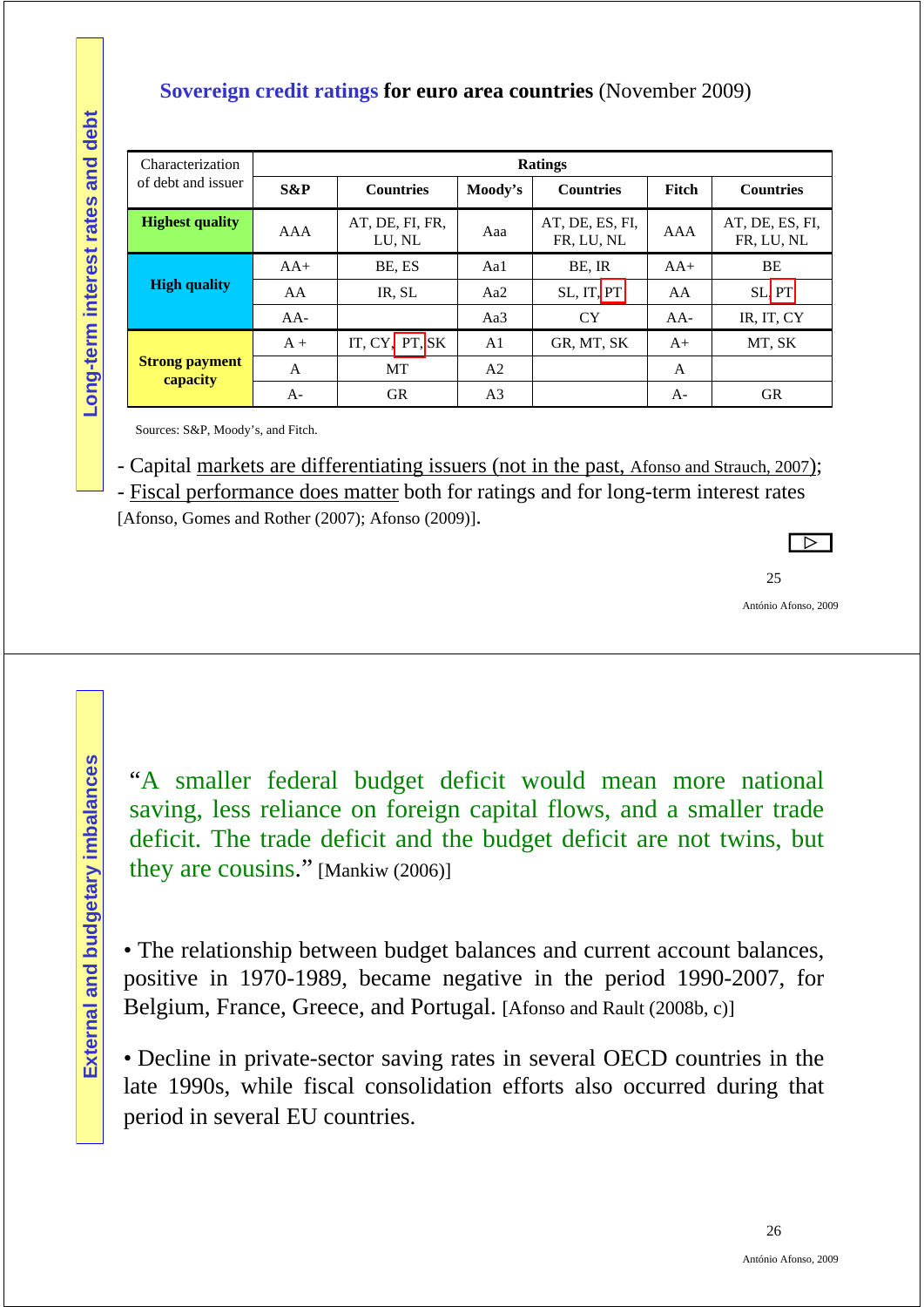#### **External and budgetary imbalances**



27

António Afonso, 2009

# **6. Achieving sounder public finances**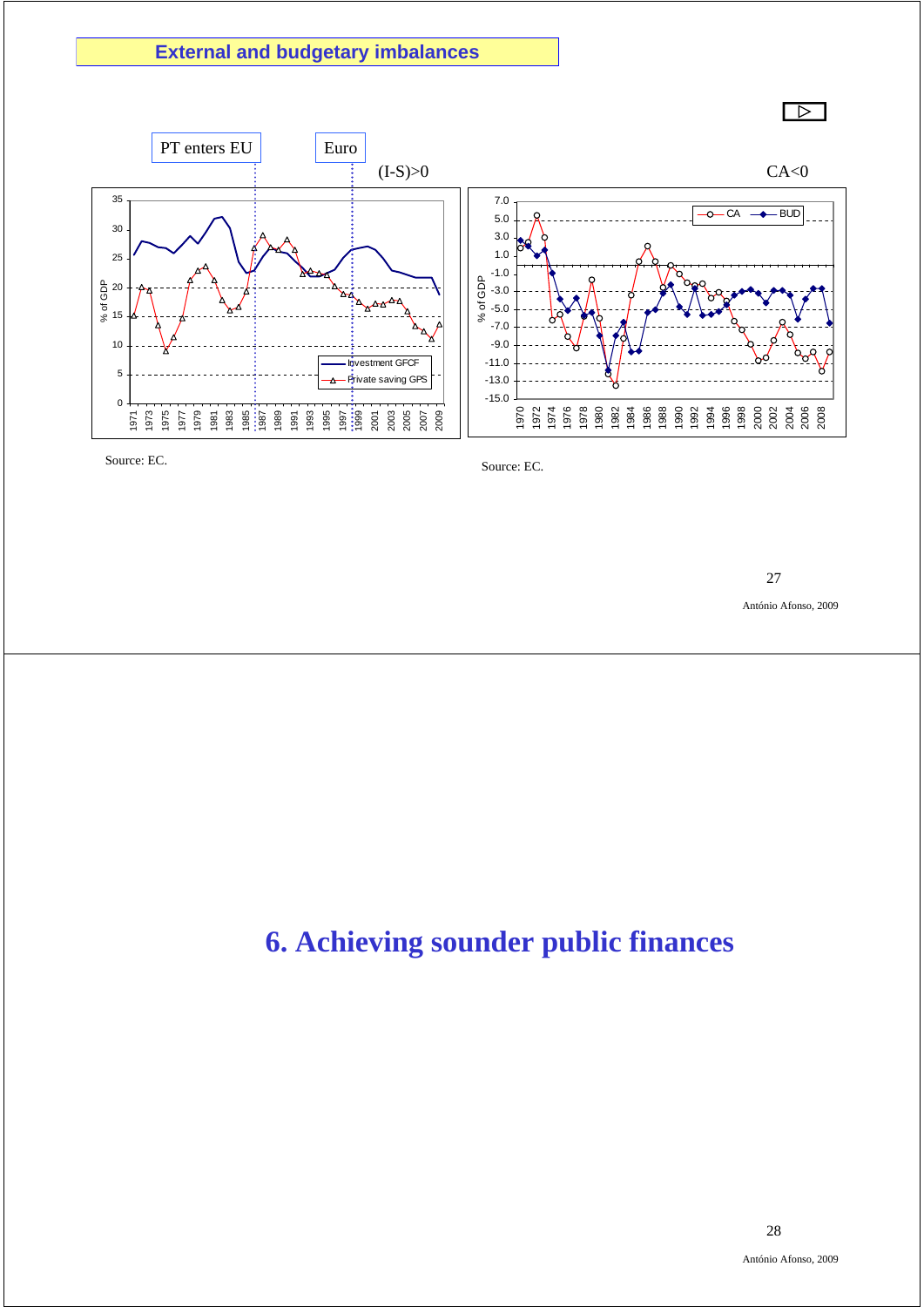Change in the **cyclically adjusted primary budget balance** is at least 2 pp of GDP in one year or at least 1.5 pp points on average in the last two years.

|             | <b>Expansions</b>  | <b>Contractions</b> |           | <b>Expansions</b>  | <b>Contractions</b> |
|-------------|--------------------|---------------------|-----------|--------------------|---------------------|
| AU          | 76                 | 84, 97, 01          | IT        |                    | 77, 83, 91-93       |
|             |                    |                     |           |                    |                     |
| BE          |                    | 82-83, 85, 95       | LU        | 86-87, 02-04       | 83-85, 01           |
|             |                    |                     |           |                    |                     |
| DK          | 76, 82, 94         | 83-86, 95-96        | NL        |                    | 91, 93, 95-96       |
|             |                    |                     |           |                    |                     |
| FI          | 78-79, 87          | 76-77, 95-96, 00-   | PT        | 80-81,05           | 82-83, 86, 92       |
|             |                    | 01                  |           |                    |                     |
| <b>FR</b>   |                    | 95-96               | <b>SP</b> |                    | 95-96               |
|             |                    |                     |           |                    |                     |
| Œ           | 75, 90-91          | 82-83               | <b>SW</b> | 74, 79, 91-93, 01- | 76, 83-84, 87, 95-  |
|             |                    |                     |           | 02                 | 97                  |
| <b>GR</b>   | 75, 81, 85, 88-89, | 82-83, 86-87, 91-   | UK        | 72-73, 92-93, 02-  | 81, 95-98           |
|             | $01-02,04$         | 92, 94-97, 05       |           | 03                 |                     |
| $_{\rm IR}$ | 74-75, 78-79, 95,  | 76-77, 83-84, 88-   |           |                    |                     |
|             | 99, 01-02          | 89,04               |           |                    |                     |

Source: adapted from Afonso (2008).

29

António Afonso, 2009



Source: EC, AMECO and Autumn 2009 forecasts; Afonso (2008).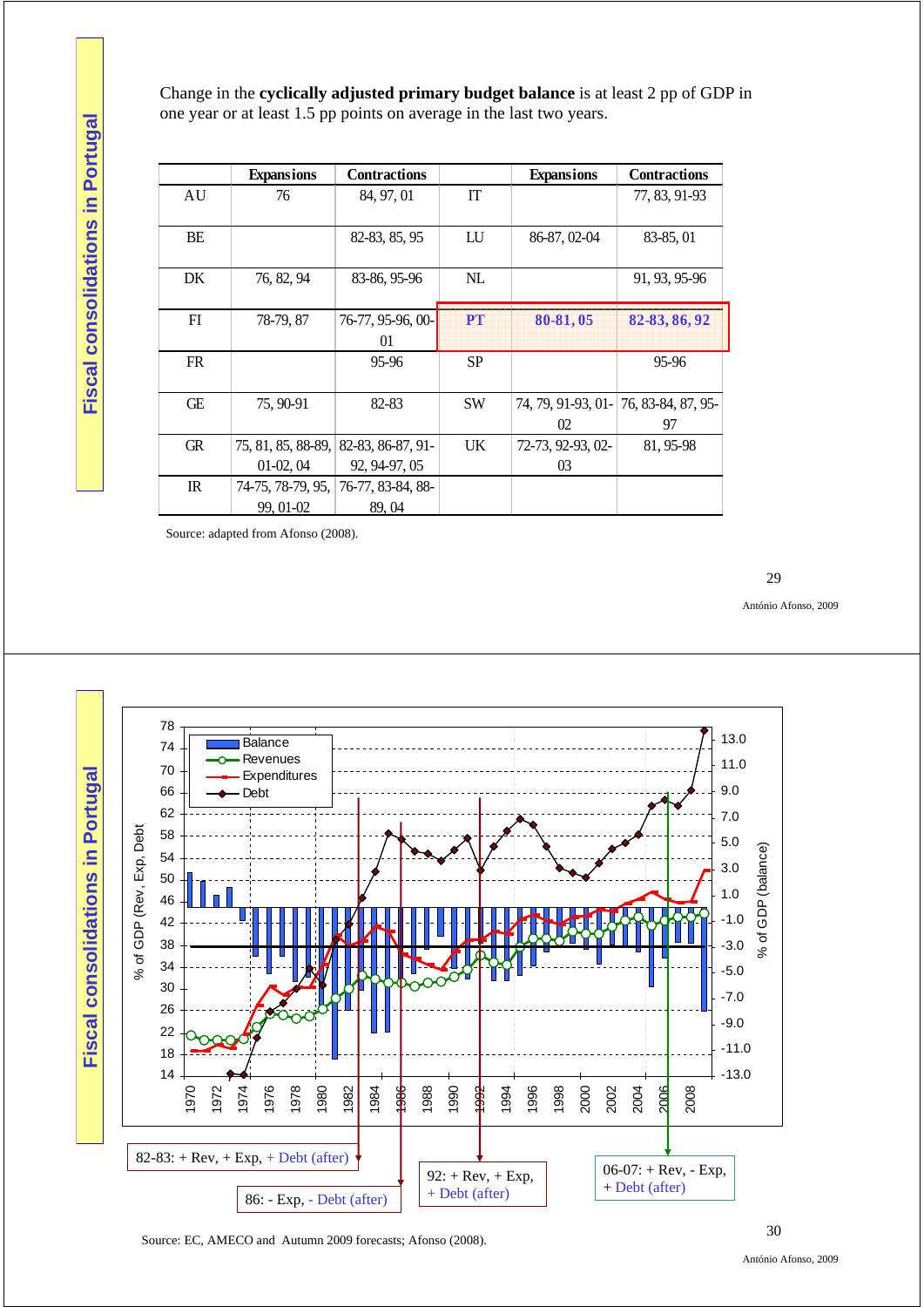- **Compensation of employees** diverged vis-à-vis the EU15/euro area, impinging adversely on competitiveness.

- Evidence for the OECD shows public sector wage growth positively affecting private sector wage growth. [Afonso and Gomes, 2008]



Source: EC, AMECO and Autumn 2009 forecasts.

31

António Afonso, 2009

## **Better budgetary institutions**

- Numerical fiscal rules: balanced budget rule; expenditure ceilings.
- Independent fiscal institutions:
	- ex-post assessment of compliance with budgetary targets;
	- independent fiscal council to provide technical input.

• Medium-term budgetary framework: extend the budgetary horizon beyond the current year.

**Evidence** [EC (2006), Debrun et al. (2009), Afonso and Hauptmeier (2009)]:

- "Stronger" fiscal rules are conducive to sounder public finances.
- Stricter and broader fiscal rules are associated with higher cyclically adjusted primary balances.

• High decentralization of government spending increases total primary spending-to-GDP ratio.

**Public finances in Portugal**

**Public finances in Portugal**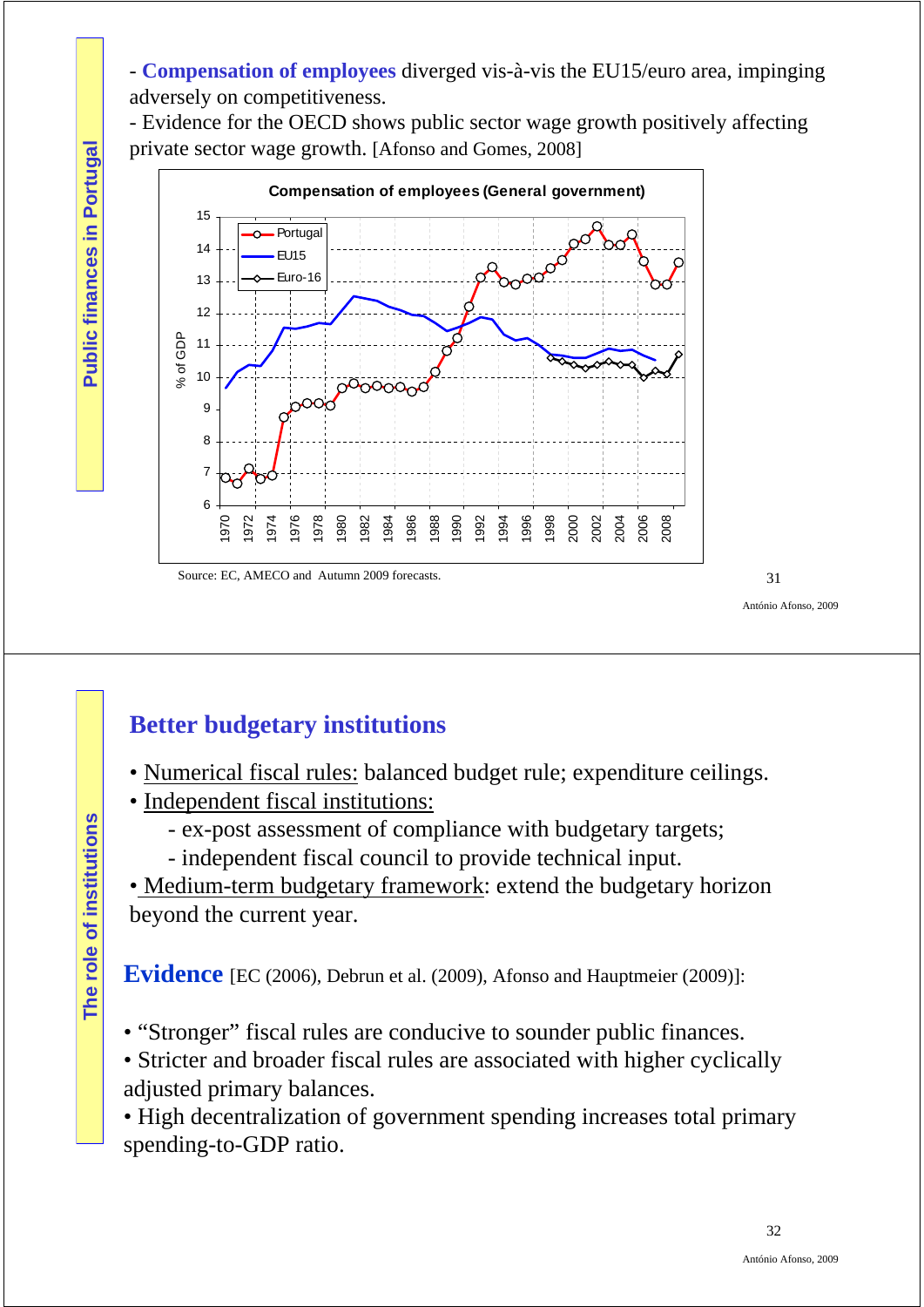## **Government reform, performance, efficiency**

• Pension reforms helped increasing long-term fiscal sustainability.

• OECD points to shortcomings in the budget process in Portugal and in the planning and control of public spending. [(Bronchi, (2003)]

• In recent years, several steps have been taken to improve budget making in Portugal. [Curristine et al. (2008)]

• Better performance and efficiency of government spending is key. [Afonso et al. (2005), OECD (2009)]  $\Box$ 

• Since 2002, some public hospitals were transformed into public corporations. Still, no significant efficiency differences between the 2 types of hospitals. [Afonso, Fernandes (2008)]

• Indirect cost of public sector provision inefficiency: increase in the excess burden of taxation. [Afonso, Gaspar (2007)]

33

António Afonso, 2009

### **High debt ratios lead to:**

- Weak growth;
- Less flexibility to address economic shocks;
- Higher long-term interest rates.



 $\Delta b_t = d_t - nb_t$ 

GDP nominal growth: *n*=4.5%





Debt ratio (*b*) goes to 60% in 5 years.

**Reducing government debt**

Reducing government debt

34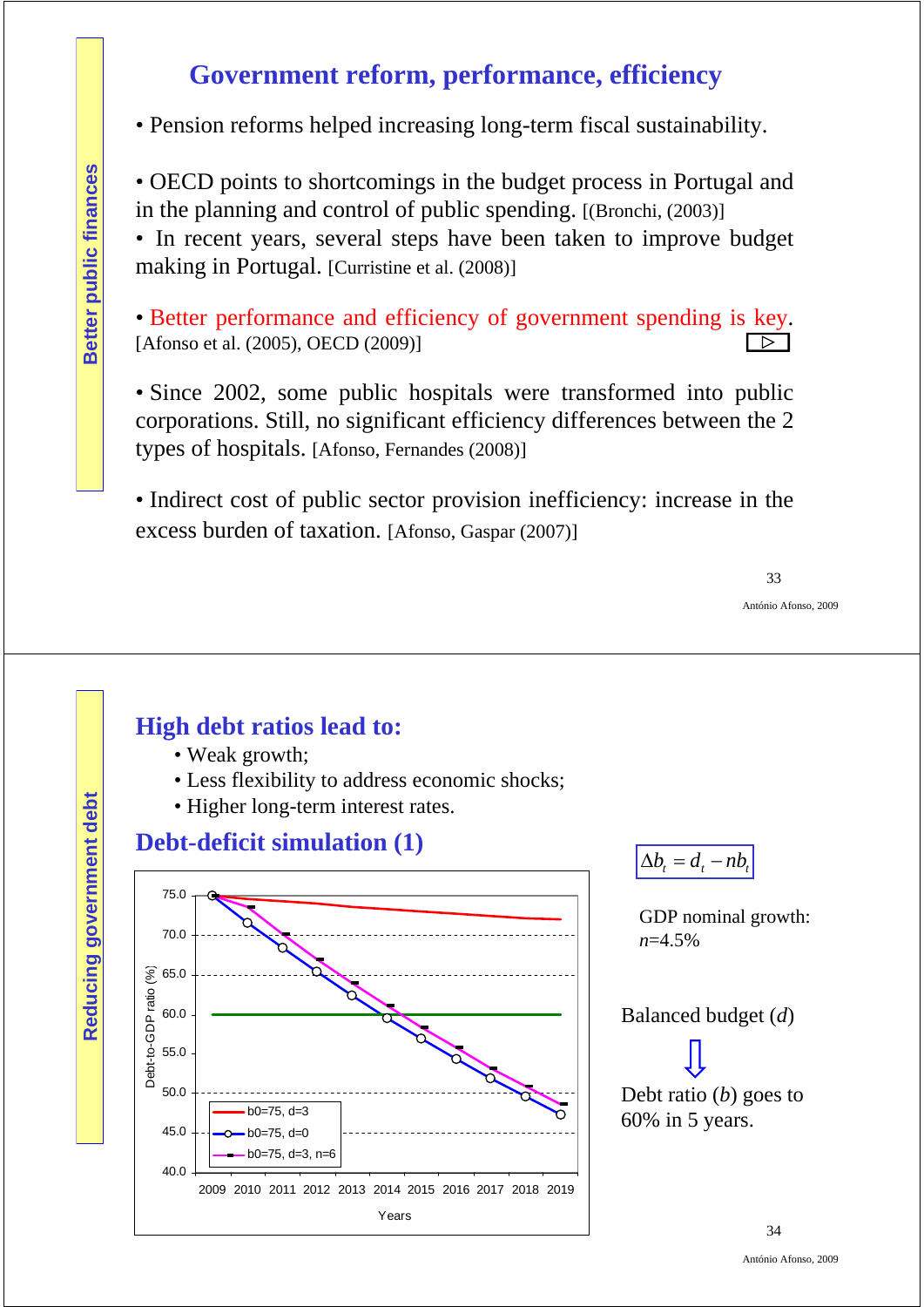## **Debt-deficit simulation (2)**

GDP nominal growth: 4.0% (avg. 1999-2009)



|      | bud. bal. | debt |
|------|-----------|------|
| 2007 | -2.6      | 63.5 |
| 2008 | $-2.7$    | 66.4 |
| 2009 | -8.0      | 75.4 |
| 2010 | -7.0      | 79.4 |
| 2011 | -6.0      | 82.2 |
| 2012 | -4.5      | 83.4 |
| 2013 | -3.0      | 83.1 |
| 2014 | -1.0      | 80.8 |
| 2015 | 0.0       | 77.5 |
| 2016 | 1.0       | 73.4 |
| 2017 | 1.0       | 69.5 |
| 2018 | 1.0       | 65.7 |
| 2019 | 1.0       | 62.1 |

35

António Afonso, 2009

### **Behind the deficit**

**Reducing government debt**

- 4/5 of projected fiscal deficits in 2009-2011 are structural (blue).
- Reversing the cyclical component (yellow) is not enough.

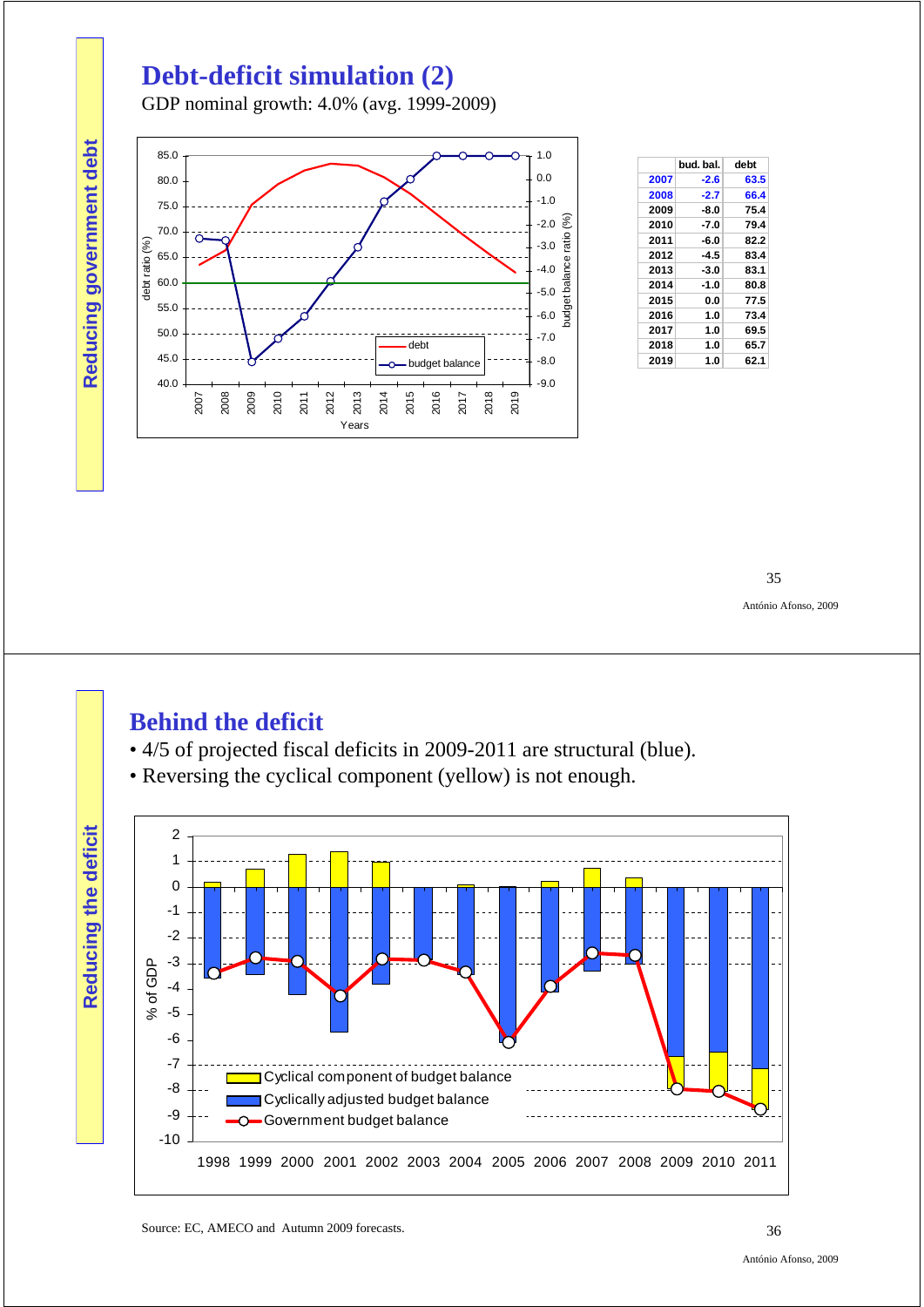- 1. In the past public spending control has been a problem in Portugal with increasing primary spending.
- 2. The gains from low interest rates (4.6 pp of GDP in 1993-1997) were not used to consolidate public finances.
- 3. The episodes of fiscal improvement in the 1980s and in the 1990s have been short-termed and mostly not successful.
- 4. Compensation of government employees diverged vis-à-vis the EU15 average after 1987-88.
- 5. Debt ratio rose quickly in the early 1980s, then stabilised around 60% of GDP, but has drifted upward again since 1999.
- 6. Public finances have been lacking sustainability.

**Conclusions (1)**

Conclusions (1)

**Conclusions (2)**

Conclusions (2)

- 7. Since 1978 only in 7 years did the general government budget deficit not exceed 3% of GDP (EDPs in 2002, 2005, and 2009).
- 8. Capital markets have started differentiating more sovereign issuers.
- 9. It is important to take into account the imbalances of the public entities outside the Administrative Public Sector.

37

António Afonso, 2009

- 10. Public administration reform and the reform of contributory pension schemes have helped long-term fiscal sustainability.
- 11. The large persistence of government spending makes it more difficult to act in a timely and temporary manner.
- 12. Government spending efficiency is an issue, and tackling it would improve performance and reduce spending.

## **Way forward:**

- 1. Balance the budget in 5(?) years, but the debt ratio remains above 60% in 10 years.
- 2. Zero nominal annual growth of current primary spending (excluding health and education) in 2010-…
- 3. Strengthen the role of the Finance Minister (veto power over ministries' spending); top-down budgeting (overall ceiling for spending).
- 4. Put in place an independent council/fiscal institution, sufficiently staffed and with resources, not linked to the political cycle.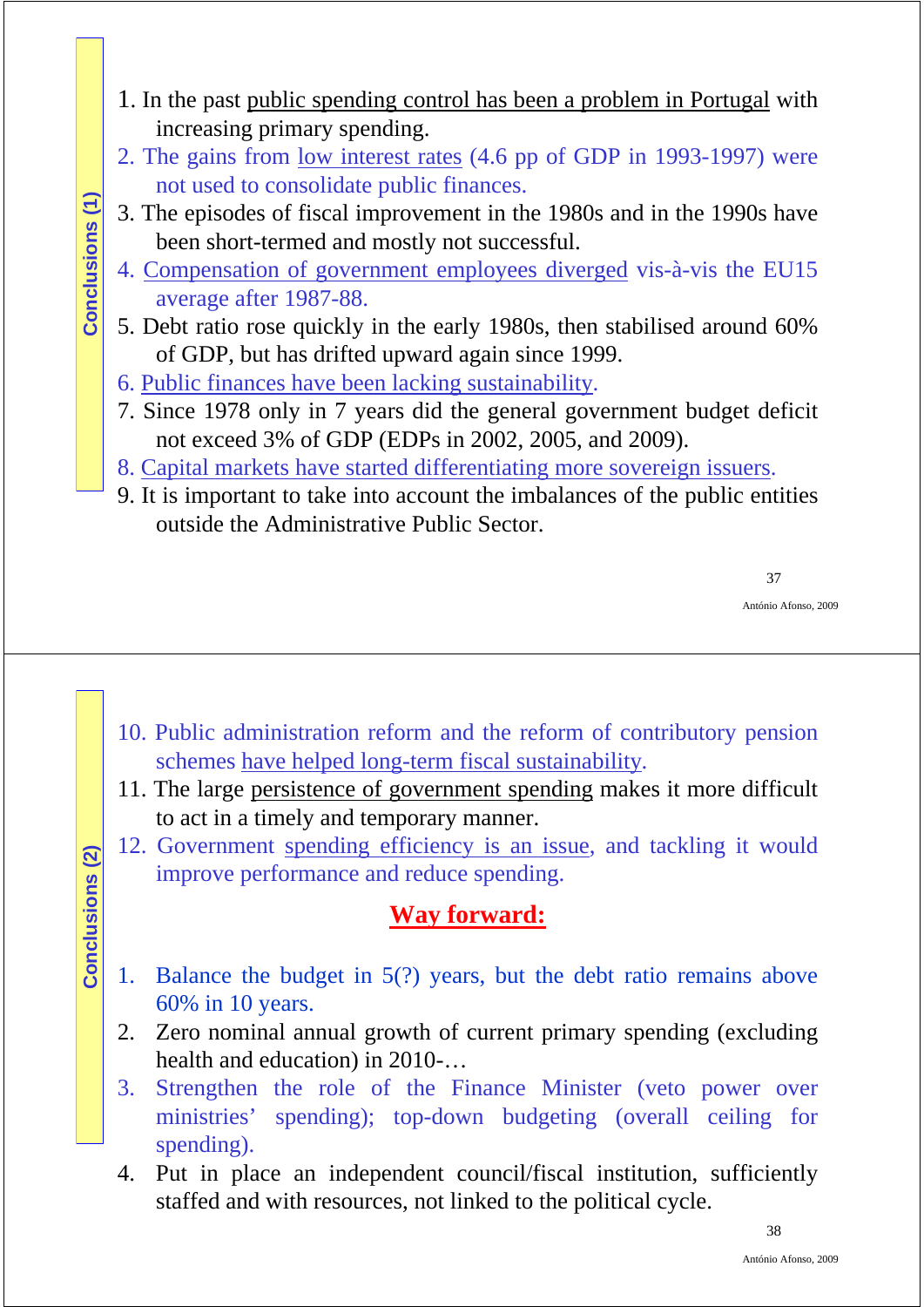Conclusions (3) **Conclusions (3)** "**The question we ask today is not whether our government is too big or too small, but whether it works** (…). Where the answer is yes, we intend to move forward. Where the answer is no, programs will end. And those of us who manage the public's dollars will be held to account – to **spend wisely, reform bad habits, and do our business in the light of day** – because only then can we restore the vital trust between a people and their government." [Barack Obama inaugural speech, 20 January 2009]

39

António Afonso, 2009

## **Background material**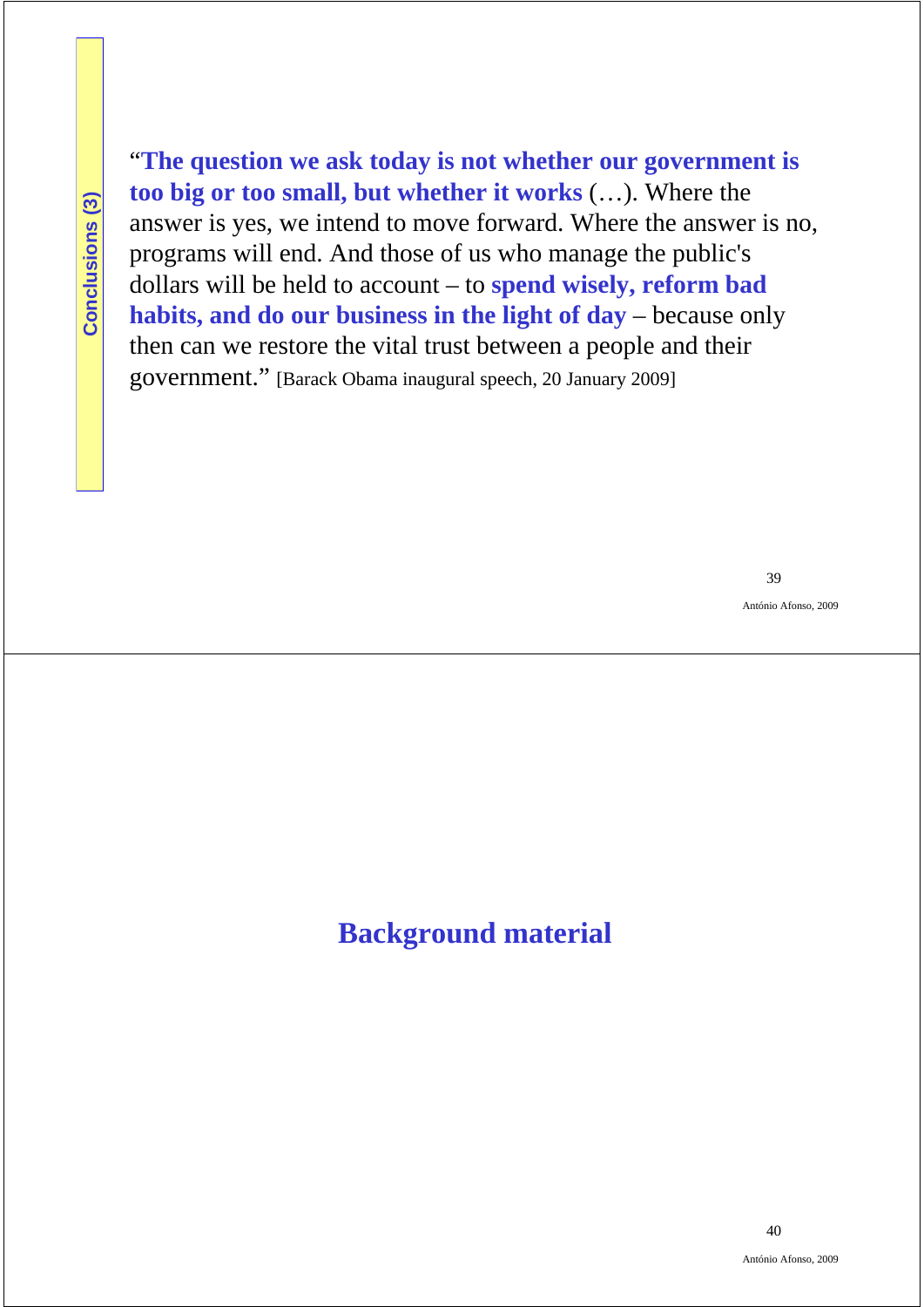Afonso, A. (2005). "Fiscal Sustainability: the Unpleasant European Case," *FinanzArchiv*, 61 (1), 19-44.

Afonso, A. (2008). "Expansionary fiscal consolidations in Europe: new evidence". ECB WP 675. Department of Economics, ISEG-UTL, WP 18/2006/DE/UECE, forthcoming, *Applied Economics Letters*.

Afonso, A. (2009). "Long-term Government Bond Yields and Economic Forecasts: Evidence for the EU", Department of Economics, ISEG-UTL, WP 38/2009/DE/UECE. *Applied Economics Letters*, forthcoming.

Afonso, A., Claeys, P. (2008). "The dynamic behaviour of budget components and output". *Economic Modelling*, 2008, 25 (1), 93-117.

Afonso, A., Claeys, P., Sousa, R. (2009). "Fiscal Regime Shifts in Portugal", Department of Economics, ISEG-UTL, WP 41/2009/DE/UECE. University of Minho, NIPE WP 25/2009. University of Barcelona, IREA Working Paper 2009/21.

Afonso, A., Fernandes, S. (2008). "Assessing Hospital Efficiency: Non-parametric Evidence for Portugal", Department of Economics, ISEG-UTL, WP 07/2008/DE/UECE.

Afonso, A., Gaspar, V. (2007). "Dupuit, Pigou and cost of inefficiency in public services provision", *Public Choice*, 132 (3-4), 485-502.

Afonso, A., Gomes, P. (2008). "Interactions between private and public sector wages", ECB WP 971. Department of Economics, ISEG-UTL, WP 55/2008/DE/UECE,

Afonso, A.; Gomes, P., Rother, P. (2007). "What 'Hides' Behind Sovereign Debt Ratings?" ECB WP 711. Department of Economics, ISEG-UTL, WP 35/2006/DE/UECE. *International Journal of Finance and Economics*, forthcoming.

Afonso, A., Hauptmeier, S. (2009). "Fiscal behaviour in the European Union: rules, fiscal decentralization and government indebtedness", ECB WP 1054. Departament of Economics, ISEG-UTL, WP 23/2009/DE/UECE

41

António Afonso, 2009

Afonso, A., Rault, C. (2008a). "3-Step Analysis of Public Finances Sustainability: the Case of the European Union", ECB WP 908. Department of Economics, ISEG-UTL, WP 35/2008/DE/UECE.

Afonso, A., Rault, C. (2008b). "Budgetary and external imbalances relationship: a panel data diagnostic", ECB WP 961. Department of Economics, ISEG-UTL, WP 45/2008/DE/UECE. CESifo WP 2559.

Afonso, A., Rault, C. (2009a). "Spend-and-tax: a panel data investigation for the EU", *Economics Bulletin*, 29 (4), 2545-2551.

Afonso, A., Rault, C. (2009b). "What do we really know about fiscal sustainability in the EU? A panel data diagnostic", ECB WP 820. *Review of World Economics*, 145 (4), forthcoming.

Afonso, A., Rault, C. (2009c). "'Bootstrap panel granger-causality between government budget and external deficits for the EU"', *Economics Bulletin*, 29 (2), 1036-1043.

Afonso, A.; Schuknecht, L., Tanzi, V. (2005). "Public Sector Efficiency: An International Comparison," *Public Choice*, 123 (3-4), 321-347.

Afonso, A., Sousa, R. (2009a). "Assessing Long-Term Fiscal Developments: Evidence from Portugal", Department of Economics, ISEG-UTL, WP 03/2009/DE/UECE. University of Minho, NIPE WP 01/2009. *Applied Economics Letters*, forthcoming.

Afonso, A., Sousa, R. (2009b)."The Macroeconomic Effects of Fiscal Policy in Portugal: a Bayesian SVAR Analysis", Department of Economics, ISEG-UTL, WP 09/2009/DE/UECE. University of Minho, NIPE WP 03/2009.

Afonso, A., St. Aubyn, M. (2005). "Non-parametric Approaches to Public Education and Health Efficiency in OECD Countries," *Journal of Applied Economics* 8 (2), 227-246.

Afonso, A., St. Aubyn, M. (2006). "Cross-country Efficiency of Secondary Education Provision: a Semiparametric Analysis with Non-discretionary Inputs", *Economic Modelling*, 23 (3), 476-491.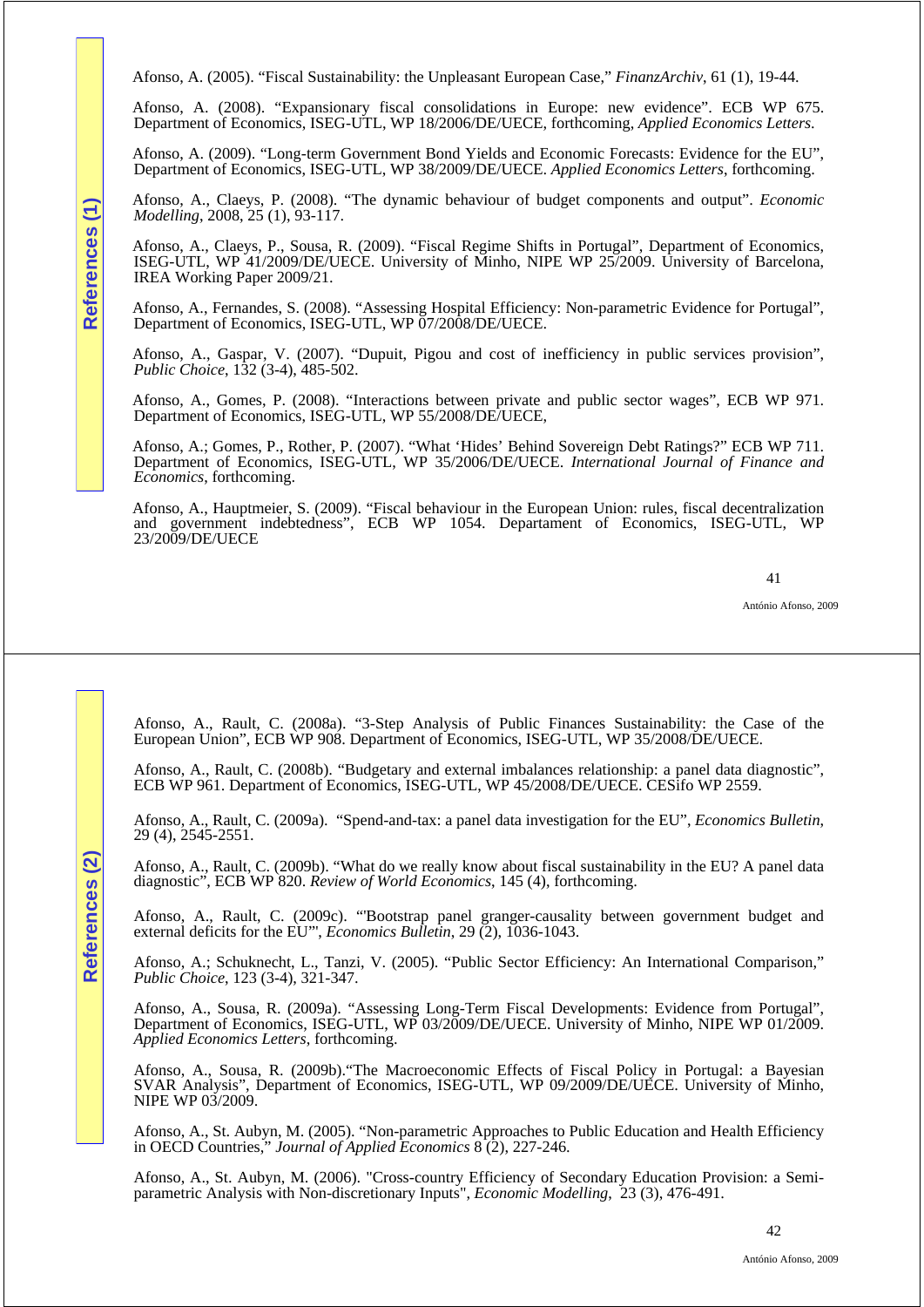Afonso, A., St. Aubyn, M. (2007). "Assessing health efficiency across countries with a two-step and bootstrap analysis", Departament of Economics, ISEG/UTL WP 33/2006/DE/UECE.

Afonso, A., St. Aubyn, M. (2009). "Macroeconomic Rates of Return of Public and Private Investment: Crowding-in and Crowding-out Effects", *Manchester School*, 77 (S1), 21-39.

Afonso, A., Strauch, R. (2007). "Fiscal Policy Events and Interest Rate Swap Spreads: some Evidence from the EU", *Journal of International Financial Markets, Institutions & Money*, 17 (3), 261-276, 2007.

BP (2009a). "Outlook for the Portuguese Economy: 2009-2010", Economic Bulletin, Summer 2009, 9-37, Banco de Portugal.

BP (2009b). Boletim Económico, Autumn 2009, Banco de Portugal.

Bronchi, C. (2003). "The effectiveness of public expenditure in Portugal," OECD Working Paper No. 349.

Constâncio, V. (2005). "European monetary integration and the Portuguese case" in Detken, C.; Gaspar, V., Noblet, G. (eds.) *The new European Union Member States: convergence and stability*, ECB.

Curristine, T., Park, C., Emery, R. (2008). "Budgeting in Portugal," *OECD Journal on Budgeting*, 3, 1-60.

Debrun, X.; Moulin, L.; Turrini, A.; Ayuso-i-Casals, J., Kumar, M. (2008). "Tied to the mast? National fiscal rules in the European Union", *Economic Policy*, 23 (54), 297-362.

EC (2006). "Public Finances in EMU," European Economy, 3/2006.

EC (2009). "Sustainability Report - 2009", European Economy, 9/2009.

ECB (2006). "The importance of public expenditure reform for growth and stability", Monthly Bulletin, April, 61-73.

43

António Afonso, 2009

ECB (2008a). "10<sup>th</sup> Anniversary of the ECB", Monthly Bulletin.

ECB (2008b). "Discretionary fiscal policies, automatic stabilisation and economic uncertainty" Monthly Bulletin, June, 78-80.

ECB (2008c). "One monetary policy and many fiscal policies: ensuring a smooth functioning of EMU" Monthly Bulletin, July.

Guichard, S., Leibfritz, W. (2006). "The Fiscal Challenge in Portugal," OECD Working Paper No. 489.

IMF (2008). "Portugal - Staff Report for the 2008 Article IV Consultation", September 5, 2008.

Keynes, J. (1923). "A Tract on Monetary Reform", in *The Collected Writings of John Maynard Keynes*", Vol. IV, London: Macmillan, 1971 edition.

Mankiw, N. (2006). "Reflections on the trade deficit and fiscal policy", *Journal of Policy Modelling*, 28, 679–682.

Marinheiro, C. (2006). "Sustainability of Portuguese Fiscal Policy in Historical Perspective," *Empirica*, 33(2-3), 155-179.

MF (2009). "Budgetary Policy Steering Report", Ministry of Finance and Public Administration, May 2009.

OECD (2008). *Economic surveys: Portugal 2008*, Vol. 2008/9, June.

OECD (2009). *OECD Economic Outlook*, No. 85, June.

Pereira, P.; Afonso, A.; Arcanjo, M., Santos, J. (2009). *Economia e Finanças Públicas*, 3rd ed. Escolar Editora.

**References (3)**

References

ဩ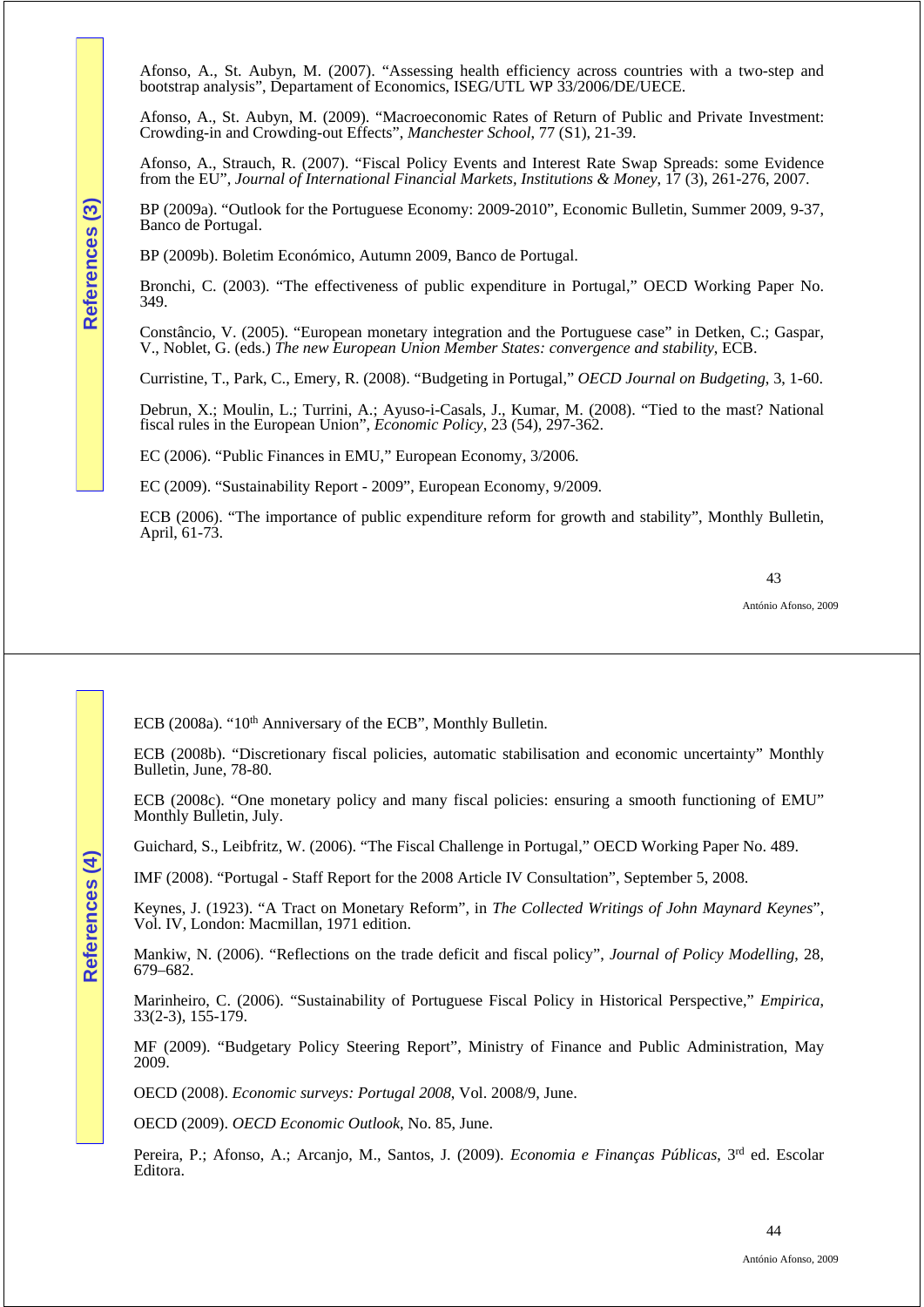A chronology for the EMU (1) **A chronology for the EMU (1)**

| 1952 | Germany, France, Italy, Belgium, Luxembourg and Netherlands create the Economic Community of<br>Carbon and (CECA).                                                          |
|------|-----------------------------------------------------------------------------------------------------------------------------------------------------------------------------|
| 1957 | Treaty of Rome, launch of the European and Economic Community (EEC).                                                                                                        |
| 1960 | European Association of Free Trade: Austria, Denmark, Norway, Portugal, Sweden, Switzerland and<br>UK.                                                                      |
| 1967 | Launch of the European Community (EC), from CECA, EEC and European Atomic Agency.                                                                                           |
| 1972 | Exchange rate parity system ("snake"), exchange rate fluctuations for each currency have a band of +/-<br>2.25% around the central parity.                                  |
| 1973 | UK, Ireland, and Denmark adhere to the exchange rate parity system.                                                                                                         |
| 1974 | Free Trade agreement between the EC and EFTA.                                                                                                                               |
| 1979 | March, European and Monetary System (EMS), ECU and Exchange Rate Mechanism (ERM).<br>Exchange rates have bands of $+/-2.25\%$ , and $+/-6\%$ for Italy. UK does not adhere. |
| 1981 | Greece enters the EC.                                                                                                                                                       |
| 1986 | Portugal and Spain enter the EC.                                                                                                                                            |
| 1987 | The European Single Act modifies the Treaty of Rome, to create a a single European market of goods,<br>services, labour and capital until the end of 1992.                  |
| 1989 | June, Spain enters ERM, +/-6% band.                                                                                                                                         |
| 1990 | October, UK enters ERM, +/-6% band.<br>1 July, 1 <sup>st</sup> phase of Economic and Monetary Union (EMU), free capital mobility.                                           |
| 1991 | December, European Council meeting in Maastricht, EU Treaty, start of the European Union (EU).                                                                              |

Source: updated from Pereira et al. (2009).

45

António Afonso, 2009

A chronology for the EMU (2) **A chronology for the EMU (2)**

| 1992 | Portugal enters the ERM, $+/-6\%$ band.<br>September, speculative movements in the capital markets force Italy and the UK to leave the ERM. |
|------|---------------------------------------------------------------------------------------------------------------------------------------------|
| 1993 | August, +/-15% band for all currencies except for the Dutch florim that kept the +/-2.25% band.                                             |
| 1994 | European Monetary Institute, 2 <sup>nd</sup> phase of EMU.                                                                                  |
| 1995 | Austria, Finland and Sweden join the EU.                                                                                                    |
| 1996 | Italy returns to the ERM.                                                                                                                   |
| 1997 | ERM II.<br>Adoption of the Stability and Growth Pact.                                                                                       |
| 1998 | 1 June, ECB and ESCB are established.                                                                                                       |
| 1999 | Launch of the euro, 3rd phase of EMU.                                                                                                       |
| 2001 | Greece joins the euro area.<br>July ECOFIN, rules for the Stability and Growth Programmes.                                                  |
| 2002 | Euro cash changeover.                                                                                                                       |
| 2004 | Czech Republic, Cyprus, Estonia, Hungary, Latvia, Lithuania, Malta, Poland, Slovak, and Slovenia<br>join the UE.                            |
| 2005 | March ECOFIN, reform of the Stability and Growth Pact.                                                                                      |
| 2007 | Slovenia joins the euro area, national central banks of Bulgaria and Romania join the ESCB.                                                 |
| 2008 | Malta and Cyprus join the euro area.                                                                                                        |
| 2009 | Slovakia joins the euro area.                                                                                                               |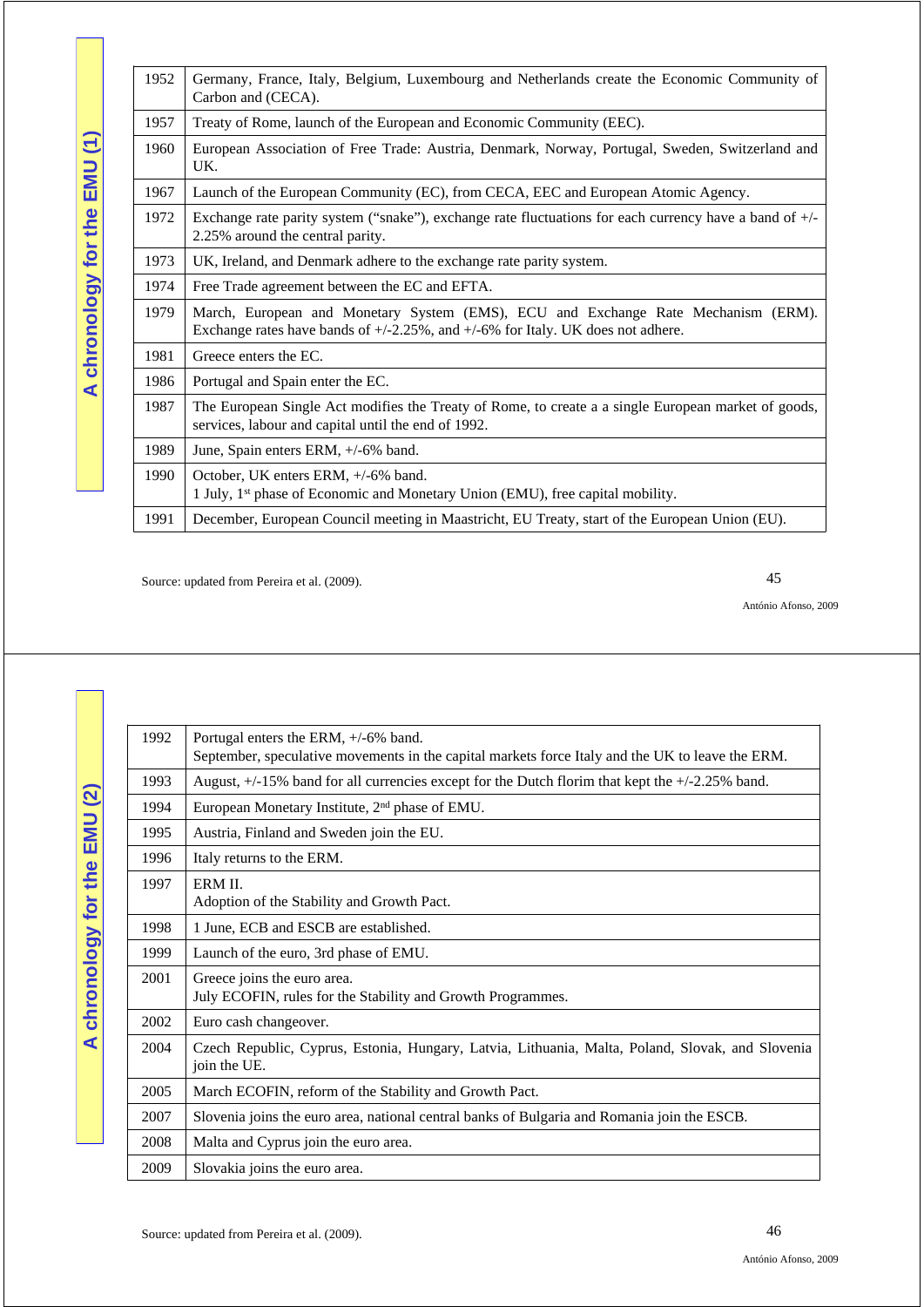

## **Public finances in Portugal**

- Spend-and tax causality until 1985;
- After the 2<sup>nd</sup> half of the 1980s, rather a tax-and-spend behaviour.

|                  |                     | Revenue $\Rightarrow$ Spending | Spending $\Rightarrow$ Revenue |
|------------------|---------------------|--------------------------------|--------------------------------|
| Panel            | $AR \implies AG$    | $AR \Rightarrow \nabla G$      | (spend-and-tax)                |
|                  | (tax-and-spend)     |                                |                                |
| EU15, 1960-2006  | Germany             | Ireland                        | Austria, Italy, France,        |
|                  |                     |                                | Spain, Greece, Sweden          |
| EU15, 1960-1985  | Belgium, Germany,   |                                | Greece, Italy, Portugal        |
|                  | Spain, Sweden,      |                                |                                |
|                  | Luxembourg, UK      |                                |                                |
| EU15, 1986-2006  | Austria, Finland,   | Belgium, Denmark,              | France, Ireland                |
|                  | Portugal            | Italy, Sweden                  |                                |
| EU25, 1960-2006; | Czech Republic,     | Ireland                        | Slovakia, Austria, France,     |
| NMS, 1998-2006   | Estonia, Lithuania, |                                | Greece, Ireland, Italy, Spain  |
|                  | Poland, Slovakia    |                                |                                |
|                  | Germany,            |                                |                                |
|                  | Luxembourg          |                                |                                |

Source: Afonso, Rault (2009a).

**Fiscal developments**

**Fiscal developments** 

বা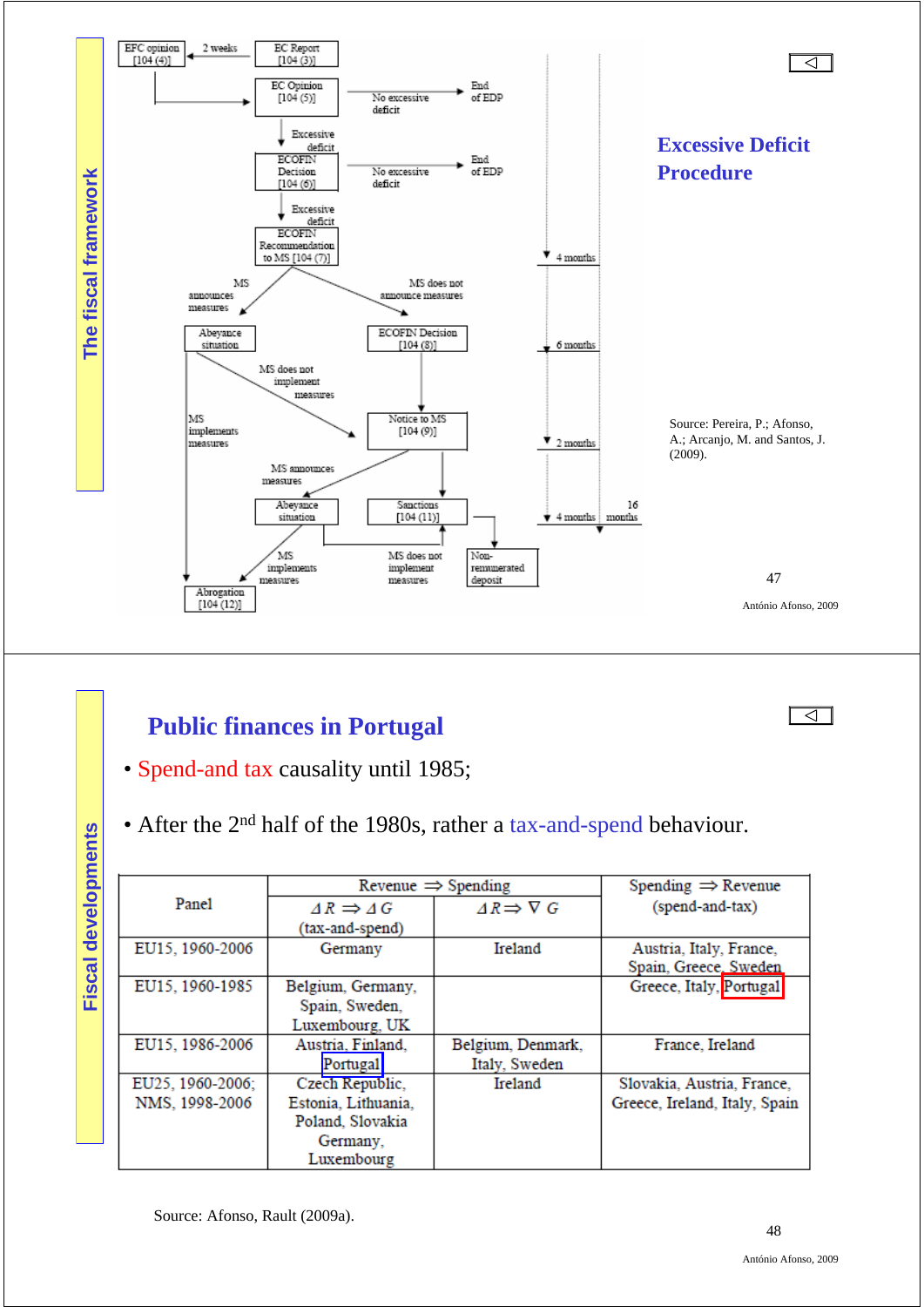## **Ongoing excessive deficit procedures**

| Country               | Date of the<br>Commission<br>report<br>(Article 104.3) | <b>Council Decision</b><br>on existence of<br>excessive deficit<br>(Art. 104.6) | <b>Initial</b><br>deadline for<br>correction | <b>Deadlines</b><br>proposed in<br>October<br>2009 |
|-----------------------|--------------------------------------------------------|---------------------------------------------------------------------------------|----------------------------------------------|----------------------------------------------------|
| <b>Belgium</b>        | $07 - Oct - 09$                                        |                                                                                 |                                              | 2012                                               |
| <b>Czech Republic</b> | $07 - Oct - 09$                                        |                                                                                 |                                              | 2013                                               |
| Germany               | $07 - Oct - 09$                                        |                                                                                 |                                              | 2013                                               |
| <b>Italy</b>          | $07 - Oct - 09$                                        |                                                                                 |                                              | 2012                                               |
| <b>Netherlands</b>    | $07 - Oct - 09$                                        |                                                                                 |                                              | 2013                                               |
| Austria               | $07 - Oct - 09$                                        |                                                                                 |                                              | 2013                                               |
| <b>Portugal</b>       | 07-Oct-09                                              |                                                                                 |                                              | 2013                                               |
| Slovenia              | $07-Oct-09$                                            |                                                                                 |                                              | 2013                                               |
| Slovakia              | $07 - Oct - 09$                                        |                                                                                 |                                              | 2013                                               |
| Poland                | 13-May-09                                              | $07 -$ Jul-09                                                                   | 2012                                         |                                                    |
| Romania               | 13-May-09                                              | $07 -$ Jul-09                                                                   | 2011                                         |                                                    |
| Lithuania             | 13-May-09                                              | $07 -$ Jul-09                                                                   | 2011                                         |                                                    |
| Malta                 | 13-May-09                                              | $07 -$ Jul-09                                                                   | 2010                                         |                                                    |
| France                | 18-Feb-09                                              | 27-Apr-09                                                                       | 2012                                         | 2013                                               |
| Latvia                | 18-Feb-09                                              | $07 -$ Jul-09                                                                   | 2012                                         |                                                    |
| <b>I</b> reland       | 18-Feb-09                                              | 27-Apr-09                                                                       | 2013                                         | 2014                                               |
| Greece                | 18-Feb-09                                              | 27-Apr-09                                                                       | 2010                                         |                                                    |
| Spain                 | 18-Feb-09                                              | 27-Apr-09                                                                       | 2012                                         | 2013                                               |
| <b>UK</b>             | $11 - Jun - 08$                                        | $08 -$ Jul-08                                                                   | financial year<br>2013/14                    | financial year<br>2014/15                          |
| Hungary               | 12-May-04                                              | 05-Jul-04                                                                       | 2011                                         |                                                    |

49

António Afonso, 2009

### **Current account and budget balance**

GDP  $(Y)$  in an open economy,

**Portugal and the EDP**

Portugal and the EDP

$$
Y = C + I + G + X - M \tag{1}
$$

 $C$  - private consumption,  $I$  - private investment,  $G$  - government expenditure,  $X$  exports of goods and services,  $M$  - imports of goods and services.

Private saving S is given by disposable income net of consumption expenditure, and taxes,  $T$ 

$$
S = Y - C - T \tag{2}
$$

(1) and (2) relate the current account balance  $(CA=X-M)$  to the difference between national investment and national saving, the sum of private and public saving, government balance  $(BUD=T-G)$ :

$$
(X - M) = (S - I) + (T - G)
$$
\n(3)

$$
CA = (S - I) + BUD.
$$
 (4)

 $\overline{\Delta}$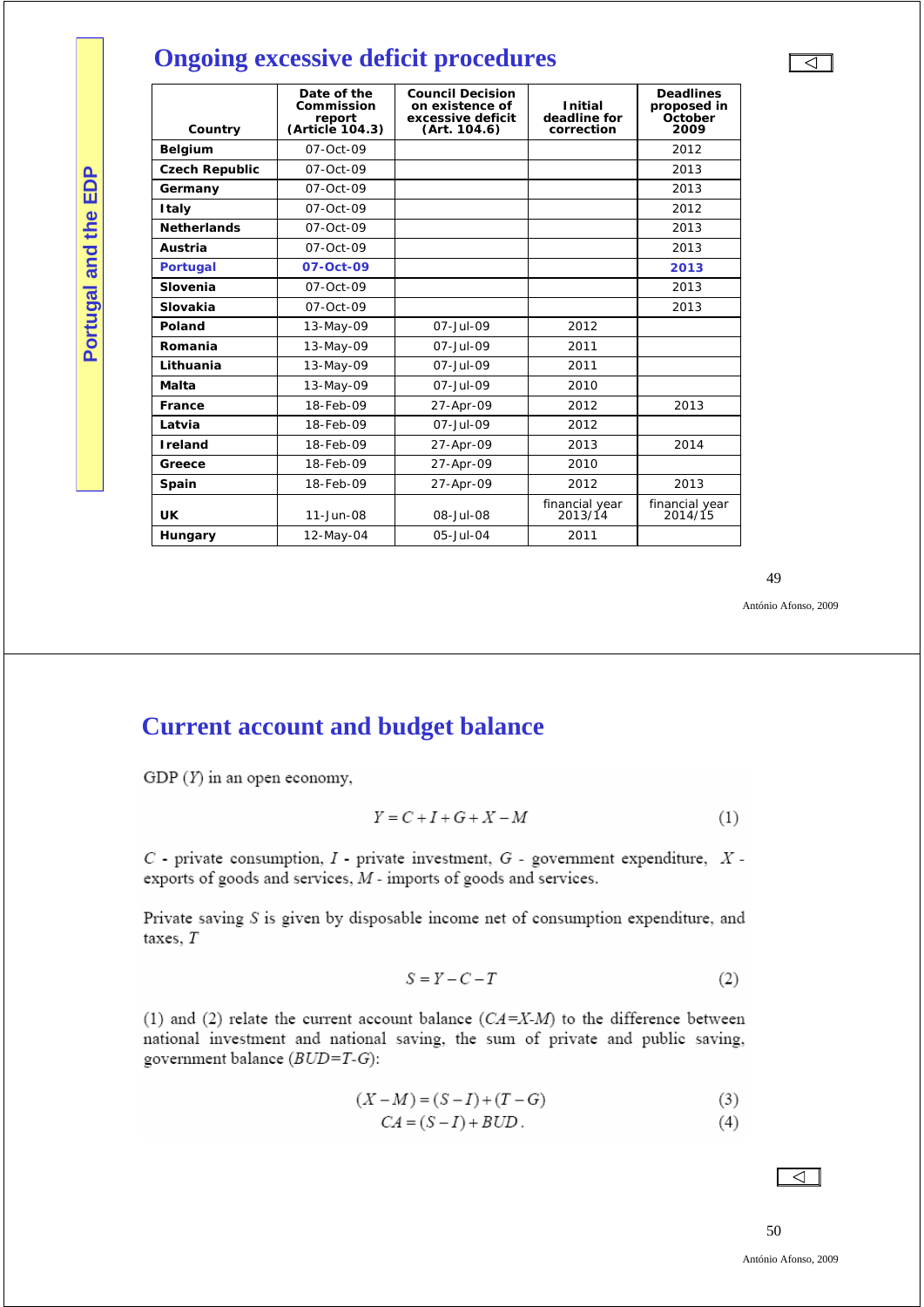|                                                                  |          | Portugal |          |          | Spain   |          |                | Greece  |         |          | Italy   |             |           | Ireland |          |
|------------------------------------------------------------------|----------|----------|----------|----------|---------|----------|----------------|---------|---------|----------|---------|-------------|-----------|---------|----------|
|                                                                  | 1998     |          | 2005     | 1998     |         | 2005     | 1998           |         | 2005    | 1998     |         | 2005        | 1998      |         | 2005     |
| $\mathbb{E}^{\text{B}}_{\mathbb{E}}$ Moody's<br>$\mathbb{E}$ S&P | Aa2 (15) |          | Aa2 (15) | Aa2 (15) |         | Aaa (17) | Baa1 (10)      |         | A1 (13) | Aa3 (14) |         | Aa2 (15)    | Aaa (17)  |         | Aaa (17) |
|                                                                  | AA (15)  |          | AA- (14) | AA (15)  |         | AAA (17) | <b>BBB</b> (9) |         | A(12)   | AA (15)  |         | $AA - (14)$ | $AA+(16)$ |         | AAA (17) |
| Fitch                                                            | AA (15)  |          | AA (15)  | AA (15)  |         | AAA (17) | <b>BBB</b> (9) |         | A(12)   | AA- (14) |         | AA (15)     | AAA (17)  |         | AAA (17) |
| " Macro contribution                                             | 0.53     | 0.73     | 0.93     | 1.69     | 1.98    | 2.28     | 1.33           | 1.52    | 1.70    | 0.91     | 1.08    | 1.26        | 1.46      | 1.83    | 2.20     |
| g Gov. contribution                                              | $-0.69$  | $-0.46$  | $-0.23$  | 0.27     | 0.65    | 1.03     | $-0.05$        | $-0.01$ | 0.02    | $-0.03$  | 0.14    | 0.31        | 0.20      | 0.39    | 0.58     |
| $\frac{3}{2}$ External contribution                              | 0.09     | 0.12     | 0.15     | 0.22     | 0.31    | 0.39     | 0.18           | 0.24    | 0.31    | 0.17     | 0.24    | 0.30        | 0.15      | 0.21    | 0.26     |
| Overall change                                                   | $-0.07$  | 0.39     | 0.86     | 2.19     | 2.95    | 3.70     | 1.46           | 1.75    | 2.03    | 1.05     | 1.46    | 1.87        | 1.81      | 2.43    | 3.05     |
| Macro contribution                                               | 0.42     | 0.57     | 0.73     | 0.94     | 1.07    | 1.20     | 0.99           | 1.13    | 1.27    | 0.56     | 0.67    | 0.77        | 0.91      | 1.15    | 1.38     |
| $\frac{\alpha}{\omega}$ Gov. contribution                        | $-1.06$  | $-0.88$  | $-0.70$  | 0.48     | 0.77    | 1.06     | $-0.13$        | $-0.10$ | $-0.08$ | 0.07     | 0.21    | 0.34        | 0.83      | 0.98    | 1.14     |
| s<br>External contribution                                       | 0.03     | 0.05     | 0.08     | 0.07     | 0.14    | 0.21     | 0.06           | 0.11    | 0.16    | 0.05     | 0.11    | 0.16        | 0.05      | 0.09    | 0.14     |
| Overall change                                                   | $-0.61$  | $-0.25$  | 0.11     | 1.49     | 1.98    | 2.47     | 0.91           | 1.14    | 1.36    | 0.69     | 0.98    | 1.26        | 1.78      | 2.22    | 2.66     |
| Macro contribution                                               | 0.90     | 0.99     | 1.08     | 1.78     | 2.01    | 2.25     | 1.43           | 1.56    | 1.69    | 1.06     | 1.18    | 1.30        | 1.92      | 2.14    | 2.35     |
| 号 Gov. contribution                                              | $-1.26$  | $-1.05$  | $-0.85$  | $-0.46$  | $-0.13$ | 0.19     | $-0.11$        | $-0.08$ | $-0.06$ | $-0.45$  | $-0.29$ | $-0.14$     | 0.15      | 0.31    | 0.47     |
| 运<br>External contribution                                       | $-0.06$  | $-0.03$  | $-0.01$  | $-0.16$  | $-0.09$ | $-0.02$  | $-0.13$        | $-0.07$ | $-0.01$ | $-0.12$  | $-0.07$ | $-0.01$     | $-0.11$   | $-0.06$ | $-0.01$  |
| Overall change                                                   | $-0.42$  | $-0.10$  | 0.23     | 1.16     | 1.79    | 2.42     | 1.19           | 1.40    | 1.62    | 0.49     | 0.81    | 1.14        | 1.97      | 2.39    | 2.81     |

## **The message of sovereign ratings**

Note: The upper and lower bounds where calculated using plus and minus one standard deviation.

Macro – GDP, per capita GDP, inflation, unemployment; Gov – debt and deficit, government effectiveness; External – current account, external position.

Source: Afonso, Gomes and Rother (2007). 51

![](_page_25_Figure_6.jpeg)

**Good performance** (two right-hand side quadrants), include **lower efficiency/higher spending** (Finland, Sweden, and Denmark) and **higher efficiency/lower spending** (Austria, Japan, Ireland, US).

Source: Adapted from Afonso, Schuknecht and Tanzi (2005).

António Afonso, 2009

 $\overline{\lhd}$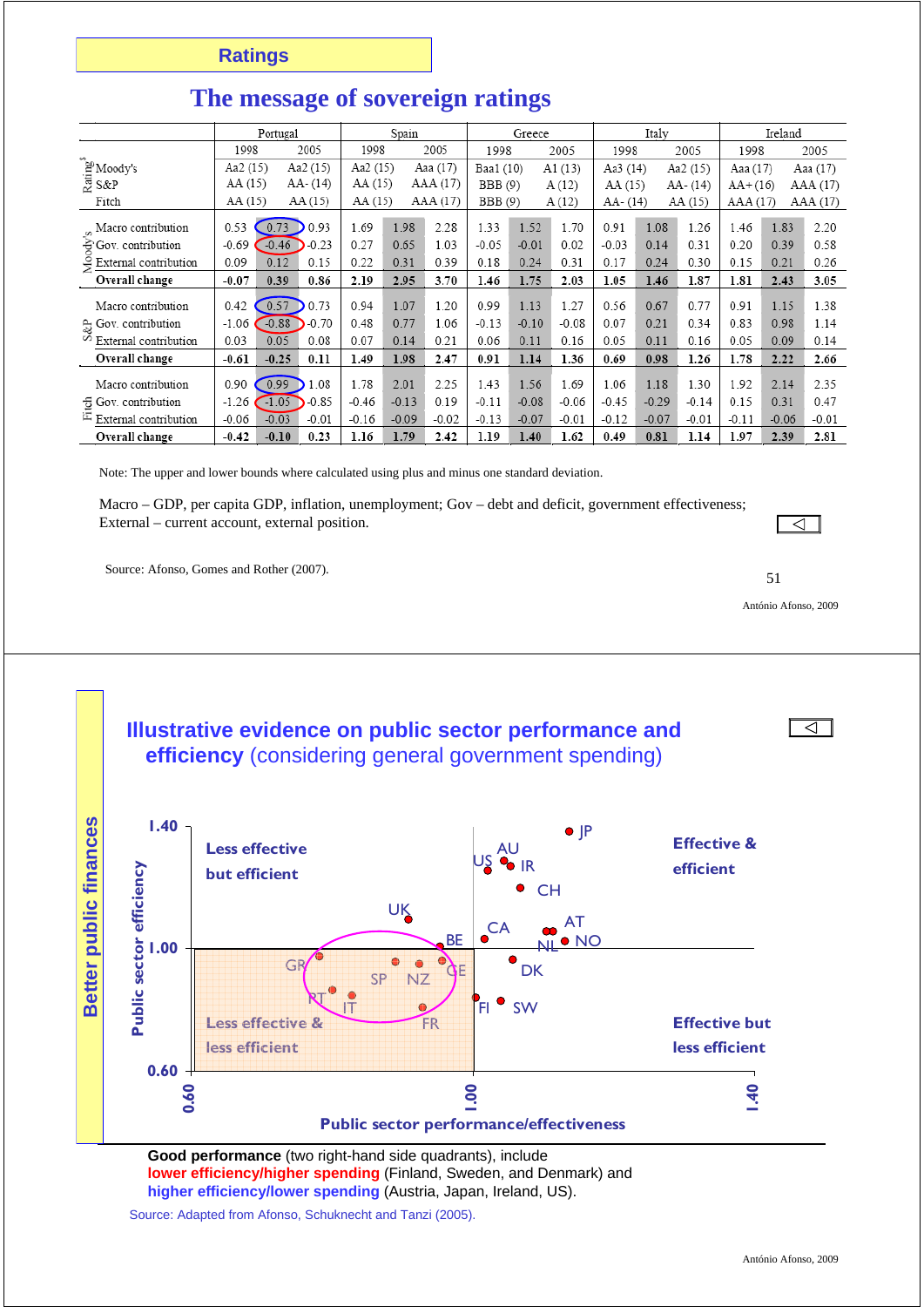### **Some evidence on education efficiency (2000)**

| Country        | Input oriented      |      |
|----------------|---------------------|------|
|                | Efficiency<br>score | Rank |
| Australia      | 0.788               | 13   |
| Belgium        | 0.689               | 17   |
| Czech Republic | 0.879               | 6    |
| Denmark        | 0.857               | 11   |
| <b>Finland</b> | 1.000               | 1    |
| France         | 0.761               | 14   |
| Germany        | 0.893               | 5    |
| Greece         | 0.716               | 16   |
| Hungary        | 0.801               | 12   |
| Italy          | 0.727               | 15   |
| Japan          | 1.000               | 1    |
| Korea          | 1.000               | 1    |
| New Zealand    | 0.877               | 8    |
| Portugal       | 0.879               | 7    |
| Spain          | 0.876               | 9    |
| <b>Sweden</b>  | 1.000               | 1    |
| UK             | 0.860               | 10   |
| Average        | 0.859               |      |

• Average input efficiency score: 0.859.

• Compared to the "best performers" (score of 1) the average country could have achieved the same output using about 14% less resources.

• Portugal could have achieved the same output using about 12% less resources.

Source: adapted from Afonso and St. Aubyn (2005). Inputs – hours per year in school (2000) and teachers per 100 students (2000); output – PISA 2000 survey indicator (simple average of OECD PISA sub-indicators).

53

António Afonso, 2009

#### **Table 3 – Results for education efficiency (n=25)**

2 inputs (teachers-students ratio, hours in school) and 1 output (PISA 2003 indicator)

|                    | DEA Output oriented |                 | Peers                  |                         |
|--------------------|---------------------|-----------------|------------------------|-------------------------|
| Country            | <b>VRS TE</b>       | Rank            |                        |                         |
| Australia          | 1.038               | 7               | Finland                |                         |
| Austria            | 1.095               | 14              | Finland                | <b>DEA</b> results      |
| Belgium            | 1.055               | 8               | Finland                |                         |
| Czech Republic     | 1.068               | 9               | Finland                | Note: in this example   |
| Denmark            | 1.093               | 13              | Finland                | inefficient values are  |
| Finland            | 1.000               |                 | Finland                |                         |
| France             | 1.072               | 10              | Finland                | higher than unity.      |
| Germany            | 1.083               | 12              | Finland, Korea         |                         |
| Greece             | 1.182               | 21              | Finland                |                         |
| Hungary            | 1.105               | 15              | Finland                |                         |
| Indonesia          | 1.447               | 25              | Finland, Korea         |                         |
| <b>Ireland</b>     | 1.079               | 11              | Finland, Korea         |                         |
| Italy              | 1.151               | 19              | Finland                |                         |
| Japan              | 1.024               | 4               | Finland, Korea         |                         |
| Korea              | 1.000               |                 | Korea                  |                         |
| <b>Netherlands</b> | 1.037               | 6               | Finland, Korea         |                         |
| New Zealand        | 1.036               | 5               | Finland, Korea         |                         |
| Norway             | 1.109               | 16              | Finland                | With the same inputs,   |
| Portugal           | 1.161               | 20              | Finland                | it would be possible    |
| Slovak Republic    | 1.118               | 17              | Finland                | to increase the output. |
| Spain              | 1.129               | 18              | Finland                |                         |
| Sweden             | 1.000               | 1               | Sweden                 |                         |
| Thailand           | 1.283               | $\overline{24}$ | Finland, Korea         |                         |
| Turkey             | 1.260               | 22              | Finland, Korea, Sweden |                         |
| Uruguay            | 1.278               | 23              | Finland, Korea         |                         |
| Average            | 1.11 <sub>o</sub>   |                 |                        | 54                      |

Better public finances **Better public finances**

**Better public finances**

Better public finances

Source: Afonso and St. Aubyn (2006).